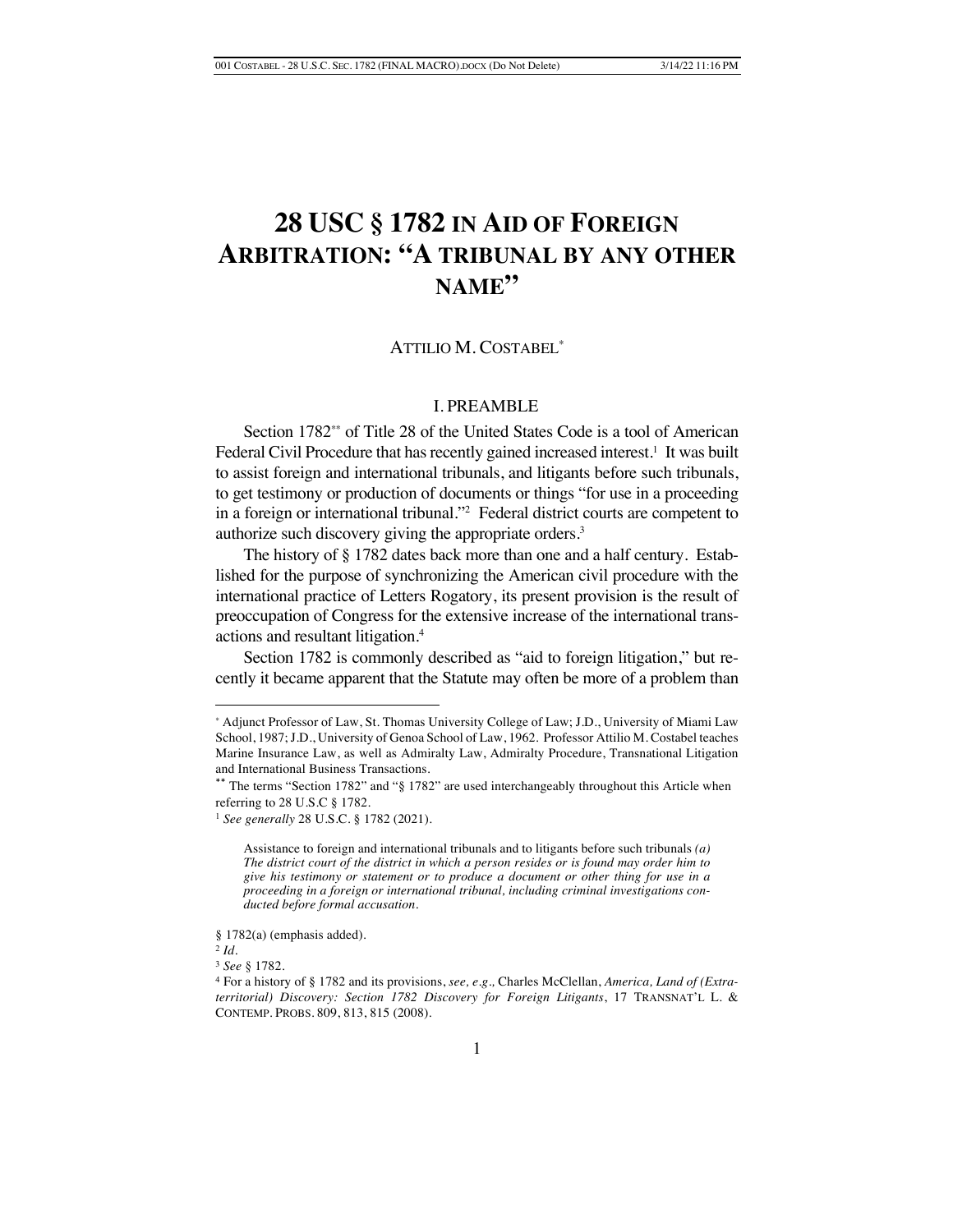an "aid."5 Conflicts arose among courts about the requirements for granting the aid, and the Supreme Court's seminal case *Intel Corporation v. Advanced Micro Devices*<sup>6</sup> seemed to have supplied an answer to all conflicts.

Unfortunately, this was not the case, and it is not surprising, given that outside the United States there is no system identical to the American one; instead, many systems may be grossly or totally incompatible.7 For example, some European systems may reserve to the forum judge the power to interrogate witnesses, and the depositions "American style" are abhorred and forbidden.<sup>8</sup> In such cases, the recourse of foreign parties to § 1782 may amount to illegal circumvention of the mandatory rules of the forum.<sup>9</sup>

It so happened that many conflicts continued to exist, and some new ones started brewing in the recent years, such as the one that is the theme of this article: whether the parties to a foreign arbitration proceeding may avail themselves of the "aid" of § 1782.<sup>10</sup>

As of today, the courts are sharply divided on the answer to this question, a good number holding that arbitration panels do qualify as "tribunals" under §  $1782$ ,<sup>11</sup> and a good number holding that they do not.<sup>12</sup>

<sup>9</sup> *See Intel Corp.*, 542 U.S at 365.

<sup>5</sup> *See id.* at 832.

<sup>6</sup> *See* Intel Corp. v. Advanced Micro Devices, Inc., 542 U.S. 241, 269 (2004).

<sup>7</sup> *See id.* at 241, 260.

<sup>8</sup> *See, e.g.,* Simona Grossi, *A COMPARATIVE ANALYSIS BETWEEN ITALIAN CIVIL PROCEEDINGS AND AMERICAN CIVIL PROCEEDINGS BEFORE FEDERAL COURTS*, 20 IND. INT'L & COMP. L. REV. 213, 221 (2010).

<sup>10</sup> *See id.* at 244*.*

<sup>11</sup> *See, e.g., In re* Veiga, 746 F. Supp. 2d 8, 17 (D.D.C. 2010) (granting § 1782 discovery in aid of Bilateral Investment Treaty arbitration under the UNCITRAL Arbitration Rules, including before the tribunal had addressed whether it had jurisdiction); *In re* Application of Chevron Corp., 709 F. Supp. 2d 283, 303–04 (S.D.N.Y. 2010) (discussing that the arbitral tribunal appointed pursuant to international treaty and the UNCITRAL Arbitration Rules constituted a "foreign or international tribunal" within the meaning of § 1782); OJSC Ukrnafta v. Carpatsky Petroleum Corp., 2009 WL 2877156, at \* 2 (D. Conn. Aug. 27, 2009) (discussing arbitral tribunal appointed pursuant to the UNCITRAL Rules and under the auspices of the Arbitration Institute of the Stockholm Chamber of Commerce constituted a "foreign or international tribunal" within the meaning of § 1782); *In re* Application of Babcock Borsig AG, 583 F. Supp. 2d 233, 238–40 (D. Mass. 2008) (concluding that arbitral tribunal appointed under the International Chamber of Commerce Rules of Arbitration constituted a "tribunal" under § 1782); Comisión Ejecutiva Hidroeléctrica Del Río Lempa v. Nejapa Power Co., LLC, 2008 WL 4809035, at \*1 (D. Del. Oct. 14, 2008) (holding private foreign arbitrations fall within the scope of § 1782); *In re* Application of Hallmark Cap. Corp., 534 F. Supp. 2d 951, 952 (D. Minn. 2007) (holding private foreign arbitrations fall within the scope of § 1782 and are, therefore, considered "tribunals").

<sup>12</sup> *See, e.g., In re* Roz Trading Ltd., 469 F. Supp. 2d 1221, 1226–28 (N.D. Ga. 2006) (describing the findings of some courts that the term "foreign or international tribunals" is ambiguous). Other courts have concluded that private arbitrations do not fall within the statute to the extent that they do not provide for any form of review of the arbitral tribunal's decision. *See, e.g., In re* Operadora DB Mex., S.A., 2009 WL 2423138, at \*1, 9–12 (M.D. Fla. Aug. 4, 2009) (finding ICC arbitral tribunal does not qualify as a foreign or international tribunal within the meaning of § 1782); *In re* an Arbitration in London, England between Norfolk Southern Corp., Norfolk Southern Ry. Co., and General Sec. Ins. Co. and Ace Bermuda Ltd., 626 F. Supp. 2d 882, 886 (N.D. Ill. 2009) [hereinafter *In re* Arbitration in London, England between Norfolk Southern Corp.] (holding private arbitrations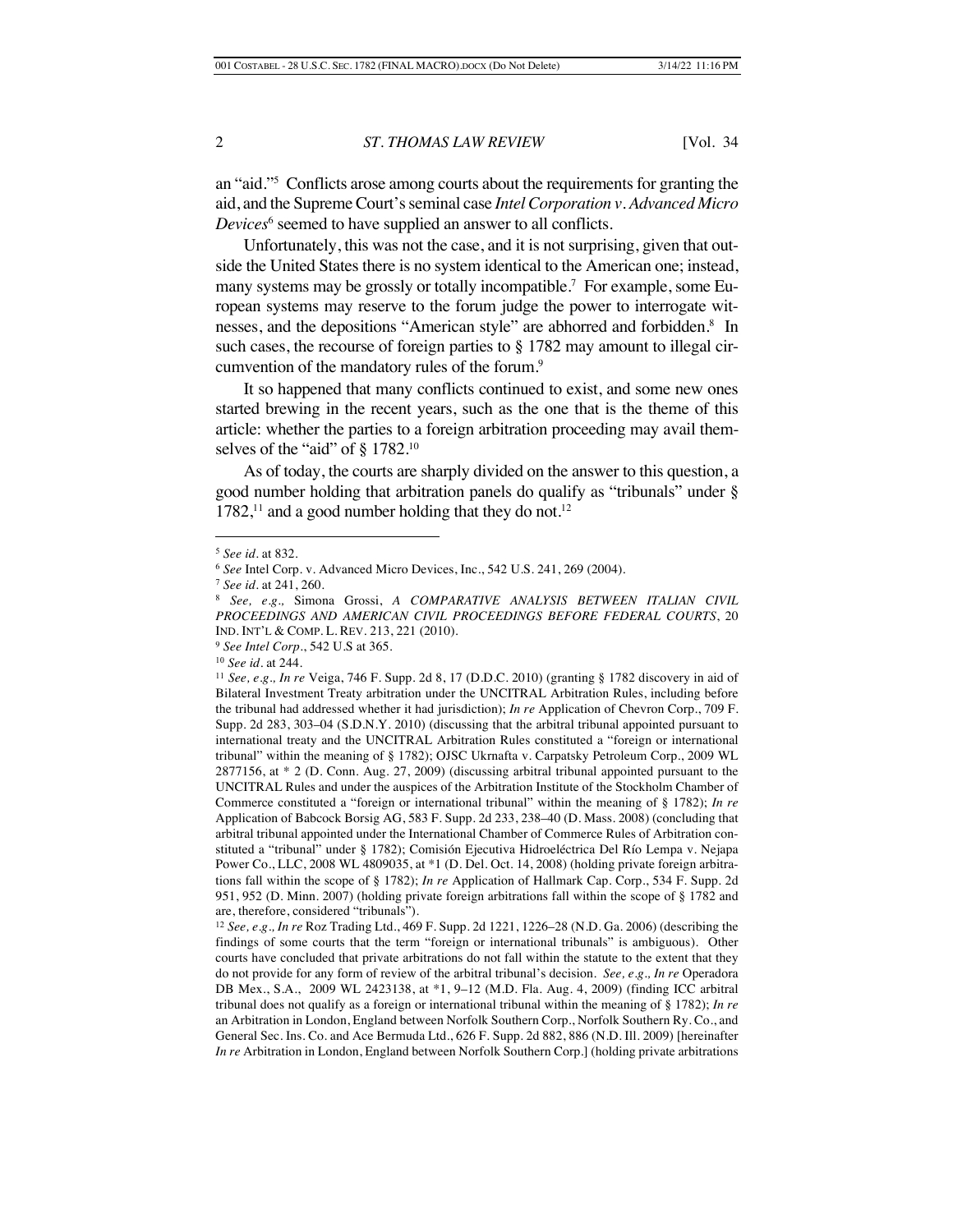Examining the references of these cases reveals an even deeper conflict. For example, the *In Re Babcock* court held that an International Chamber of Commerce ("ICC") arbitration qualified as a tribunal under § 1782 and the KeyCite of the decision shows only nine negative treatments out of sixty seven cases,13 while in *In re an ARBITRATION in London, England between Norfolk Southern Corporation*, the court held that a private arbitration in London, England, did not qualify as "tribunal," because the *Intel* Court's reference to "arbitral tribunals" included state-sponsored arbitral bodies but excluded purely private arbitrations, got only two negative treatments out of twenty two.<sup>14</sup>

The disparate treatment may be due to the nature of the ICC as an "institutional" arbitration organization and the "private" nature of the London arbitration under review in that case, probably "ad hoc," but it is the visible symptom of the conflict. In other words, not all "arbitration panels" are created equal and there is no uniform treatment for all—the search for an answer still eludes the Court for want of uniformity. 15

On this background developed the saga of *Servotronics*. 16

### II. THE *SERVOTRONICS* SAGA

An arbitration took place in London under the English CIArb<sup>17</sup> between Servotronics, Inc. of New York, the manufacturer of a valve for aircraft engines, and Rolls Royce, PLC, of London.<sup>18</sup> The dispute arose around the failure of a valve supplied by Servotronics to Rolls Royce during a test conducted in South Carolina on a Dreamliner aircraft of the Boeing Company.19 The valve's failure caused damages to the aircraft.20

Boeing sued Rolls Royce who eventually settled and sought indemnity from Servotronics, with whom they had a long-term agreement that included a

do not fall within the scope of § 1782); La Comision Ejecutiva, Hidroelectrica Del Rio Lempa v. El Paso Corp., 617 F. Supp. 2d 481, 487 (S.D. Tex. 2008), *aff'd* 341 F. App'x 31 (5<sup>th</sup> Cir. 2009) (holding private arbitrations do not fall within the scope of § 1782).

<sup>&</sup>lt;sup>13</sup> See In re Application of Babcock Borsig AG, 583 F. Supp. 2d at 233.

<sup>14</sup> *See In re* Arbitration in London, England between Norfolk Southern Corp., 626 F. Supp. 2d at 886.

<sup>15</sup> *See id.* at 885.

<sup>16</sup> Servotronics, Inc. v. Rolls-Royce PLC, 975 F.3d 689, 696 (7th Cir. 2020), *cert. granted*, 141 S. Ct. 1684 (2021), and *cert. dismissed*, 142 S. Ct. 54 (2021) (holding that 28 U.S.C. § 1782(a) did not authorize the district court to compel discovery for use in a private foreign arbitration, and thus, the district court properly quashed the subpoena).

<sup>17</sup> *Servotronics*, 975 F.3d at 691. *See generally About Us,* CHARTERED INST. OF ARBITRATORS, https://www.ciarb.org/about-us/ (last visited Mar. 13, 2022) (describing the CIArb as "an international centre of excellence for the practice and profession of alternative dispute resolution (ADR)" which "offers a range of resources including guidance, support, advice, networking and promotional opportunities, as well as facilities for hearings, meetings and other events.").

<sup>18</sup> *Servotronics*, 975 F.3d at 691 ("Under a long-term agreement between Rolls-Royce and Servotronics, any dispute not resolved through negotiation or mediation must be submitted to binding arbitration in Birmingham, England, under the rules of the Chartered Institute of Arbiters (CIArb)." <sup>19</sup> *Id.*

<sup>20</sup> *Id.*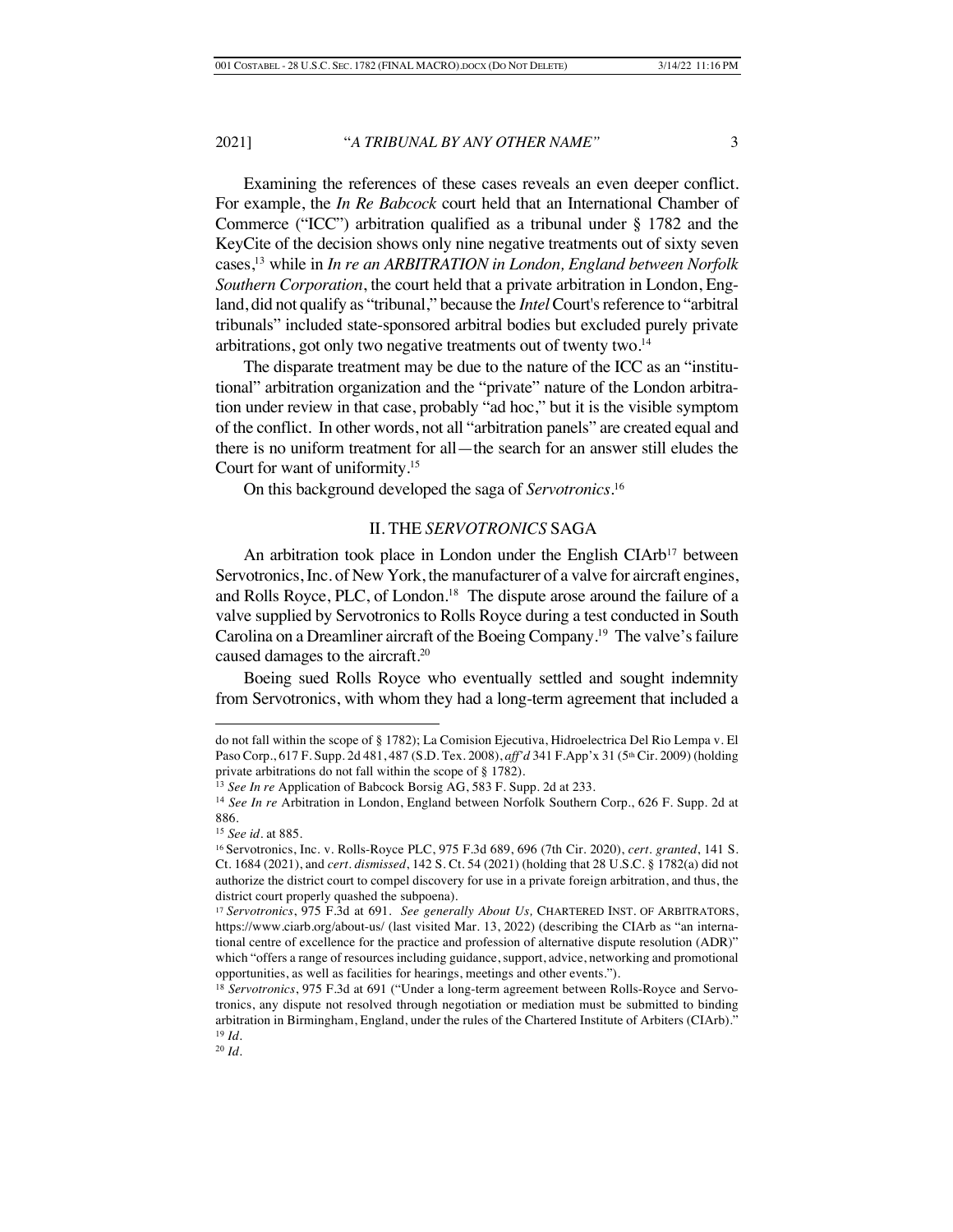CIArb Arbitration clause.21 Upon initiation of arbitration, Servotronics filed an ex parte application in the U.S. District Court for the Northern District of Illinois asking for a subpoena compelling Boeing to produce documents for use in the London arbitration, under  $28$  U.S.C. § 1782(a).<sup>22</sup>

The judge initially granted the requested subpoena and Rolls-Royce moved to quash, arguing that § 1782(a) does not permit a district court to order discovery for use in a private foreign commercial arbitration.<sup>23</sup> Boeing intervened and joined the motion to quash.24 The judge then reversed course and quashed the subpoena, agreeing with Rolls-Royce and Boeing that § 1782(a) does not authorize discovery assistance in private foreign arbitrations.<sup>25</sup>

Servotronics appealed, and the Seventh Circuit affirmed, holding that "*A 'foreign or international tribunal,' within the meaning of the statute authorizing a district court to provide discovery assistance to such a tribunal, is a statesponsored, public, or quasi-governmental tribunal, and the term does not include private foreign arbitration.*"26

Servotronics then filed a petition of certiorari with the Supreme Court, where the question at long debated in the Courts below was finally articulated in a precise text:

Whether the discretion granted to district courts in 28 U.S.C. § 1782(a) to render assistance in gathering evidence for use in "a foreign or international tribunal" encompasses private commercial arbitral tribunals, as the Fourth and Sixth Circuits have held, or excludes such tribunals without expressing an exclusionary intent, as the Second, Fifth, and, in the case below, the Seventh Circuit, have held*.* 27

The event stirred great interest in both the business and legal communities, and a plethora of Amicus Briefs were filed: seven in support of Respondents,

<sup>21</sup> *Id*.

<sup>22</sup> *Id.* <sup>23</sup> *Id.*

<sup>24</sup> *Servotronics*, 975 F.3d at 691.

<sup>25</sup> *Id.*

<sup>26</sup> *Id.* at 696.

<sup>27</sup> Petition for Certiorari, *Servotronics*, 141 S. Ct. 1684 (No. 20-794), 2020 WL 7343172, at \*1.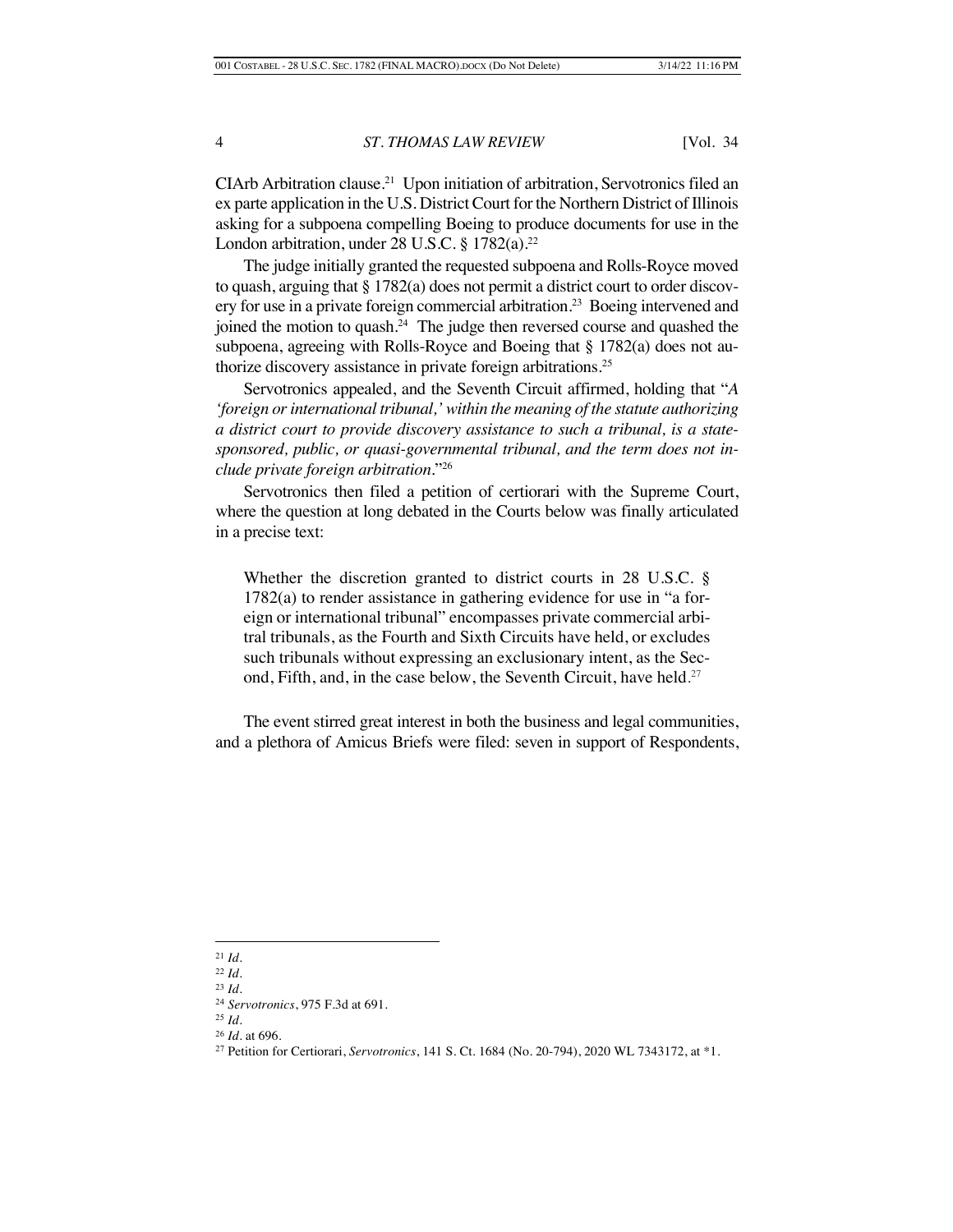Rolls-Royce PLC and The Boeing Company,<sup>28</sup> four in support of Petitioner, Servotronics,<sup>29</sup> and two, interestingly, in "support of neither."<sup>30</sup>

The case was set for argument in August 2021, but soon after the Petitioner filed a letter notifying the Clerk of intention to file a Rule 46 motion to dismiss, and on September 29, 2021, the Court ordered dismissal upon joint stipulation of the parties.<sup>31</sup>

Thus, the important question remains unanswered, and the deep conflict keeps reigning sovereign.

# III. TWIN PETITIONS – THE SAGA GOES ON

Much ado about nothing? End of the story? Not so fast.

At the same time as *Servotronics*, two other cases were unfolding on precisely the same issue: whether a § 1782 discovery aid could be allowed to litigants in a foreign arbitration.

In *Luxshare, LTD. v. ZF Automotive US, Inc.*<sup>32</sup> a business dispute involving hundreds of millions of dollars in potential damages, arose between Luxshare,

<sup>28</sup> *See* Brief of Amicus Curiae of Dr. Xu Guojian, et. al. in Support of Respondents, Servotronics, Inc. v. Rolls-Royce PLC, 975 F.3d 689 (7th Cir. 2020) (No. 20-794), 2021 WL 2714235; *see also*  Brief for Amicus Curiae Halliburton Company in Support of Respondent, Servotronics, Inc. v. Rolls-Royce PLC, 975 F.3d 689 (7th Cir. 2020) (No. 20-794), 2021 WL 2714194; *see also* Brief of the Gen. Aviation Mfrs. Ass'n, Inc. And the Aerospace Indus. Ass'n as Amici Curiae in Support of Respondents, Servotronics, Inc. v. Rolls-Royce PLC, 975 F.3d 689 (7th Cir. 2020) (No. 20-794), 2021 WL 2714678; *see also* Brief of Inst. of Int'l Bankers as Amicus Curiae in Support of Respondents*,* Servotronics, Inc. v. Rolls-Royce PLC, 975 F.3d 689 (7th Cir. 2020) (No. 20-794), 2021 WL 2714302; *see also* Brief of the Int'l Arb. Ctr. in Tokyo as Amicus Curiae in Support of Respondents, Servotronics, Inc. v. Rolls-Royce PLC, 975 F.3d 689 (7th Cir. 2020) (No. 20-794), 2021 WL 2685702; *see also* Brief of the Chamber of Com. of the United States of America. and Bus. Roundtable as Amici Curiae in Support of the Respondents, Servotronics, Inc. v. Rolls-Royce PLC, 975 F.3d 689 (7th Cir. 2020) (No. 20-794), 2021 WL 2714157; *see also* Brief for the United States as Amicus Curiae Supporting Respondents, Servotronics, Inc. v. Rolls-Royce PLC, 975 F.3d 689 (7th Cir. 2020) (No. 20-794), 2021 WL 2714670 [hereinafter Brief for the United States].

<sup>29</sup> *See* Brief of the Int'l Inst. for Conflict Prevention & Resolution as Amicus Curiae in Support of Petitioner, Servotronics, Inc. v. Rolls-Royce PLC, 975 F.3d 689 (7th Cir. 2020) (No. 20-794), 2021 WL 103660; *see also* Brief of Fed. Arb., Inc. (Fedarb) as Amicus Curiae in Support of Petitioner, Servotronics, Inc. v. Rolls-Royce PLC, 975 F.3d 689 (7th Cir. 2020) (No. 20-794), 2021 WL 1966552; *see also* Brief of the Atlanta Int'l Arbitration Soc'y as Amicus Curiae in Support of Petitioner, Servotronics, Inc. v. Rolls-Royce PLC, 975 F.3d 689 (7th Cir. 2020) (No. 20-794), 2021 WL 146901; *see also* Brief Amicus Curiae of Professor George A. Bermann in Support of Petitioner, Servotronics, Inc. v. Rolls-Royce PLC, 975 F.3d 689 (7th Cir. 2020) (No. 20-794), 2021 WL 1988090 [hereinafter Brief Amicus Curiae of Professor George A. Bermann].

<sup>30</sup> *See* Brief Amicus Curiae of the Int'l Ct. of Arb. of the Int'l Chamber of Com. in Support of Neither Party*,* Servotronics, Inc. v. Rolls-Royce PLC, 975 F.3d 689 (7th Cir. 2020) (No. 20-794), 2021 WL 1986466*; see also* Brief of Professor Yanbai Andrea Wang as Amicus Curiae in Support of Neither Party*,* Servotronics, Inc. v. Rolls-Royce PLC, 975 F.3d 689 (7th Cir. 2020) (No. 20-794), 2021 WL 1988070 [hereinafter Brief of Professor Yanbai Andrea Wang as Amicus Curiae].

<sup>31</sup> *See* Servotronics, Inc. v. Rolls-Royce PLC, 975 F.3d 689, *cert. dismissed*, 142 S. Ct. 54 (2021) (dismissing the petition for Writ of Certiorari on September 29, 2021).

<sup>32</sup> *See* Luxshare, LTD. v. ZF Auto. US, Inc., No. 20-MC-51245, 2021 WL 3629899 (E.D. Mich. Aug. 17, 2021).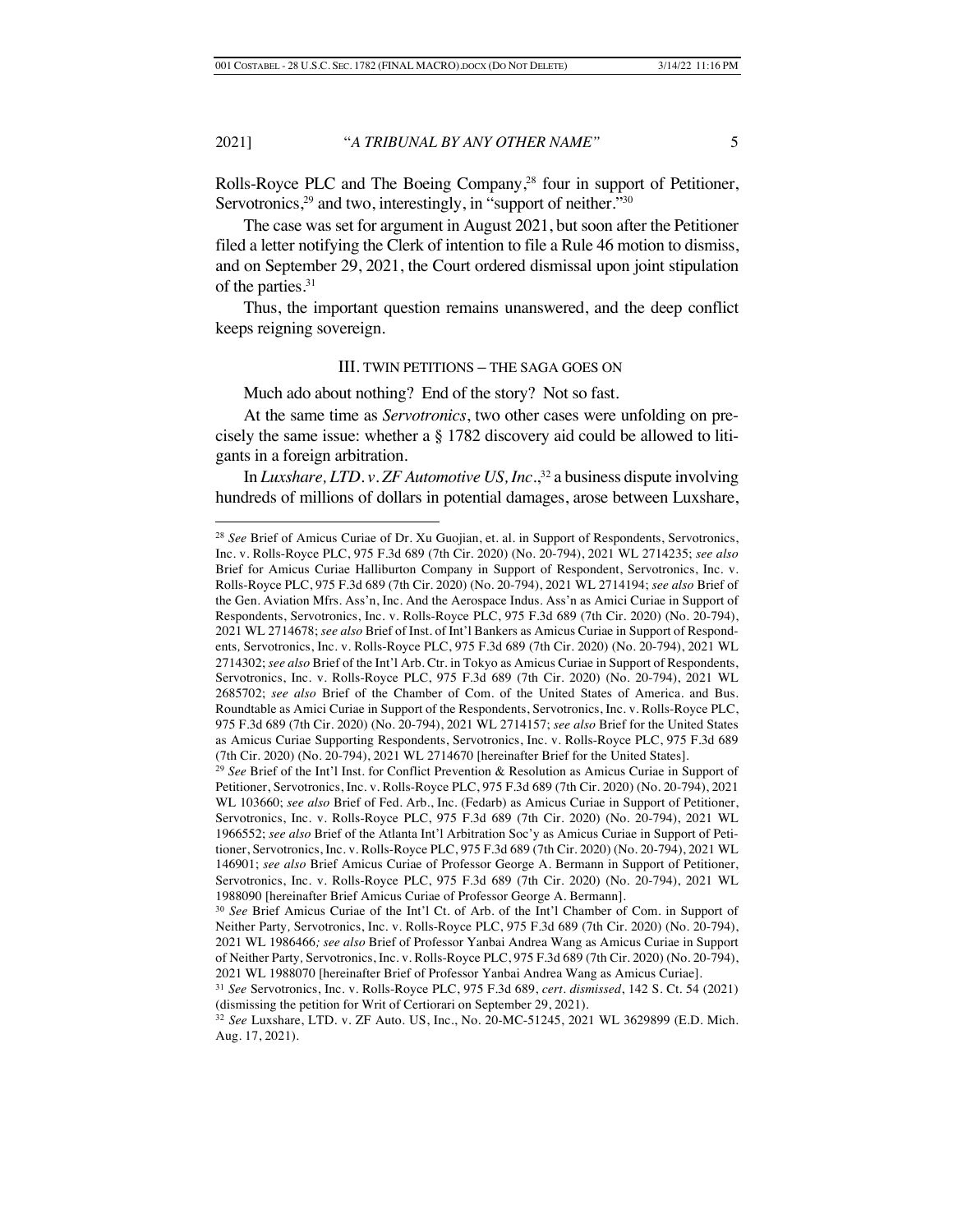LTD and ZF Automotive US, Inc ("ZF USA"). Intending to start an arbitration proceeding in Munich, Germany, Luxshare applied to the Eastern District of Michigan and requested discovery under § 1782 from ZF USA and two of its Officers.<sup>33</sup> The Court granted Luxshare discovery on July 1, 2021 and granted its motion to compel on August 17, 2021.34

In *Fund for Protection Of Investors Rights in Foreign States v. Alixpartners, LLP*, <sup>35</sup> a Russian corporation assignee of shareholder in a bankrupt nationalized private bank, challenged the expropriation of shareholder's bank interest by recourse to an arbitral panel established by a bilateral investment treaty between Lithuania and the Russian Federation.<sup>36</sup> The Fund for Protection sought assistance from the Southern District Court of New York, in order to obtain discovery from AlixPartners, LLP, a company with principal place of business in New York, for use in the arbitration proceeding.<sup>37</sup> The Court granted Fund for Protection recourse to § 1782 on July 15, 2021, a month before Luxshare obtained its motion to compel in its companion case.<sup>38</sup>

ZF Automotive, the intended Plaintiff in the planned arbitration and the Petitioner in the *Luxshare* case, was now aware of the pending certiorari in *Servotronics*, and being wary that *Servotronics* might soon become moot (thus remaining with the only alternative of an uncertain appeal against Luxshare), filed petition for certiorari on December 7, 2020.39 In fact, *Servotronics* was dismissed, as we know, on September 29, 2021. 40

#### *Id.*

As a result of a business dispute involving hundreds of millions of dollars in potential damages, Luxshare, LTD intends to initiate, by the end of the year, an arbitration proceeding in Munich, Germany against ZF Automotive US, Inc. Luxshare came to this federal court in the Eastern District of Michigan pursuant to 28 U.S.C. § 1782 seeking discovery for the arbitration from ZF US and two of its senior officers who reside in the District.

<sup>33</sup> *See id.* (stating that arbitration proceeded in Munich).

<sup>34</sup> *See id.* at \*6 (holding that "Luxshare is entitled to discovery under the Court's July 1 order and so the motion to compel that discovery will be granted.").

<sup>35</sup> *See In re* Fund for Prot. Of Inv'r Rights in Foreign States v. AlixPartners, LLP, 5 F. 4th 216 (2d Cir. 2021) (holding that an arbitration between an investor and a foreign country, such as Lithuania, pursuant to a bilateral investment treaty to which Lithuania was a party was a proceeding in a foreign or international tribunal under 28 U.S.C.S § 1782).

<sup>36</sup> *See id.* at 222 ("When the Fund initiated an arbitration pursuant to the Treaty, it elected to resolve the dispute through 'an ad hoc arbitration in accordance with Arbitration Rules of [UNCITRAL.]'"). <sup>37</sup> *See id.* ("In August 2019, the Fund filed an application pursuant to 28 U.S.C. § 17829 in the United States District Court for the Southern District of New York for an order granting the Fund leave to obtain discovery for use in its arbitration with Lithuania.").

<sup>38</sup> *See In re* Fund for Prot. Of Inv'r Rights in Foreign States, 5 F. 4th at 233 ("After considering the relevant Guo factors, this arbitration is between an investor and a foreign State party to a bilateral investment treaty taking place before an arbitral panel established by that Treaty, and therefore it is a 'proceeding in a foreign or international tribunal' under § 1782.").

<sup>39</sup> *See generally Docket for Servotronics, Inc., Petitioner v. Rolls-Royce PLC, et al.*, SUP. CT. OF THE U.S., https://www.supremecourt.gov/docket/docketfiles/html/public/20-794.html (last visited Mar. 13, 2022) (highlighting the filing of Sevotronics petition for a Writ of Certiorari).

<sup>40</sup> *See* Servotronics, Inc. v. Rolls-Royce PLC, 975 F.3d 689, *cert. dismissed*, 142 S. Ct. 54 (2021)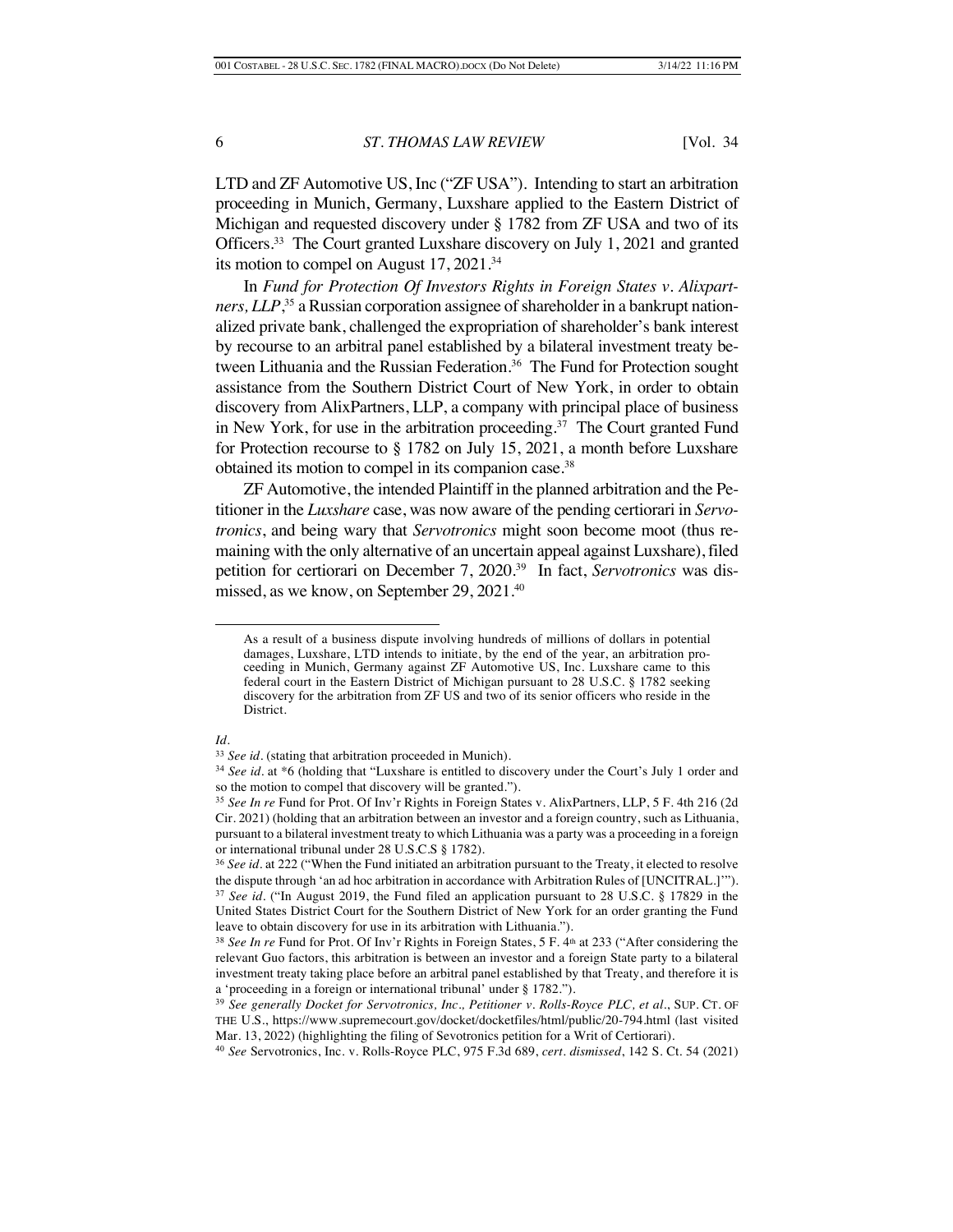In response to *Servotronics*' dismissal, Alixpartners took action and filed its own petition for certiorari, which was granted by the U.S. Supreme Court on December 19, 2021.<sup>41</sup> Both petitions emphasize that the ongoing circuit split and the uncertainty that it creates inflicts serious harm and that the uncertainty must be resolved by the Court, making sure that the vital question receives a conclusive answer.42

It was fair to foresee that the Supreme Court would oblige, having already granted certiorari in *Servotronics*, its petition dismissed not by the will of the Court.<sup>43</sup> Alixpartners also asked that its case be decided together with ZF Automotive,<sup>44</sup> both asking the identical question (regardless of the different type of arbitration panels) and again the Supreme Court obliged, distributing for Conference both cases at the same date of December 3, 2021, then rescheduled for Conference on December 10, 2021 and granting certiorari the same day.<sup>45</sup>

The stage is now set for a major pronouncement of the Supreme Court.

# IV. § 1782 SERIES – SEASON 1 – *SERVOTRONICS*

Whether or not a new tide of Amicus Briefs will mount in the *Companion Cases*, the whole legal landscape has been widely traveled and explored in *Season One*, and one already has enough to dare to guess an answer to the question.

In fact, the material available helps one understand why there is a conflict in the first place. Nowhere in the § 1782 Statute is there an explicit indication that Arbitration Panels are not given the discovery help of § 1782 nor is it written that they are.46 § 1782 in its present wording refers only to "*foreign or international tribunal*" and the word "*tribunal*" is the key to the whole conflict.<sup>47</sup> Most of the cases on the issue lament that "*tribunal"* is an ambiguous term, not

<sup>(</sup>dismissing Writ of Certiorari pursuant to Supreme Court Rule 46).

<sup>41</sup> *See* AlixPartners, LLP v. Fund for Prot. of Investors' Rights in Foreign States, 5 F.4th 216, *cert. dismissed*, 142 S. Ct. 638 (2021) (holding that "[p]etition for Writ of Certiorari before judgment to the United States Court of Appeals for the Sixth Circuit in No. 21–401 granted.").

<sup>42</sup> *See generally* Petition for Certiorari at 24, ZF Automotive US, Inc. v. Luxshare, Ltd., No. 21-401 (6th Cir. Oct. 2021) (stating that "[i]f *Servotronics* is not ultimately the proper vehicle to do so, the Court should grant this petition to ensure that this vital question receives a conclusive answer.").

<sup>43</sup> *See Docket for Servotronics, Inc., Petitioner v. Rolls-Royce PLC, et al.*, *supra* note 39 (highlighting the Supreme Court's granting of certiorari in *Servotronics*).

<sup>44</sup> See generally ZF Automotive US, Inc. v. Luxshare, Ltd., Ballotpedia, https://ballotpedia.org/ZF\_Automotive\_US,\_Inc.\_v.\_Luxshare,\_Ltd. (last visited Mar. 13, 2022) (stating that "SCOTUS granted the petition on December 10, 2021. The court consolidated the case with ZF Automotive US, Inc. v. Luxshare, Ltd. to be argued together during the 2021-2022 term."). Actually, Alixpartners asked that, if not decided together, ZF Automotive should be held pending disposition of the Alixpartners case on the merits. Hereafter we will refer to both cases collectively as the Companion Cases.

<sup>&</sup>lt;sup>45</sup> See id. (stating that, on December 10, 2021, the U.S. Supreme Court agreed to hear the cases together).

<sup>46</sup> *See* 28 U.S.C. § 1782 (2021) (noting that in reading the Code, there is no explicit indication for the Code to be used for discovery purposes by Arbitration Panels).

<sup>&</sup>lt;sup>47</sup> See id. (explaining that the Code applies "for use in a proceeding in a foreign or international tribunal.").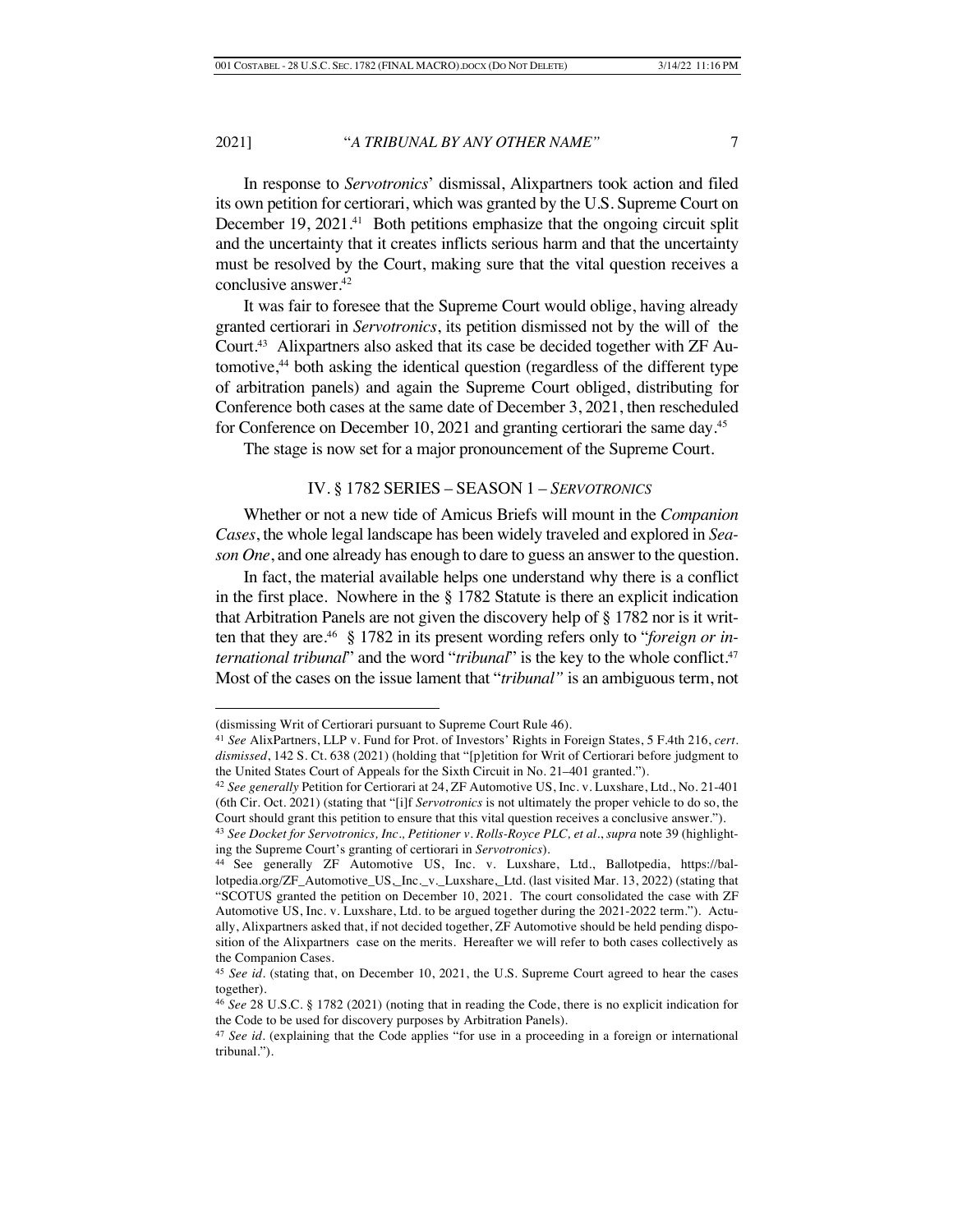necessarily attaching to an arbitration panel, and moved analysis steps ahead to functional tests and legislative history.<sup>48</sup>

The Amicus Brief for the United States as amicus curiae supporting respondents<sup>49</sup> is the best compendium of the tripartite approach. The United States Brief concluded that the term "*foreign or international tribunal*" does not extend to private commercial arbitration because of "*statutory context and history,*" "*whatever the meaning of the term in isolation*."50

It is then only reasonable to foresee that the series of propositions contrary to extend § 1782 to Arbitrations will continue in the same shape and form. We will check these propositions, as proffered in *Season One*, in inverse order: semantics first, then legislative history and, finally, functional context.

# A. DICTIONARY DEFINITION FOR "TRIBUNAL"

The starting point of the United States Brief was the examination of the ordinary meaning and structure of the law. Because the term "tribunal" is not defined in the statute, the United States Brief asked what that term's "ordinary, contemporary, common meaning" was when Congress "enacted" § 1782's relevant language in 1964.<sup>51</sup> However, the United States Brief went on stating that the Supreme Court need not resolve the meaning of the word "tribunal" "in a vacuum" because its meaning in § 1782 is clarified by the "statutory context," including § 1782's "history" and "purpose."52

The case under review, *Servotronics*, likewise skipped the "dictionary" step, but with a more illuminating comment regarding the modern legal definition of "tribunal" as being broader: "*A court of justice or other adjudicatory body*,"53 and that "[*i*]*n both common and legal parlance, the phrase 'foreign or international tribunal' can be understood to mean only state-sponsored tribunals, but it also can be understood to include private arbitration panels. Both interpretations are plausible*."54

<sup>48</sup> *See generally id.* 

<sup>49</sup> Brief for the United States, *supra* note 28.

<sup>50</sup> *See id.* at 14 (analyzing the statutory context and history within the determination of what a tribunal is).

<sup>51</sup> *See id.* at 17, citing to Food Mtg. Inst. V. Argus Leader Media, 139 S. Ct. 2356, 2364 (2019) (contemplating what the terms "'ordinary, contemporary, and common meaning' [meant] 'when Congress enacted' [§ 1782].").

<sup>52</sup> *See id.* at 18 (reasoning that the Supreme Court does not necessarily need to analyze or resolve the meaning of the word tribunal in a limited context since the Code itself provides some clarification regarding its intended purpose).

<sup>53</sup> *See* Servotronics, Inc. v. Rolls-Royce PLC, 975 F.3d 689, 693 (2020) (emphasis added) (defining the word "tribunal" in accordance with the contemporary legal definition provided in Black's Law Dictionary (11th ed. 2019)).

<sup>54</sup> *See id.* at 694 (emphasis added) (noting that different dictionaries are inconclusive when canvassing definitions; instead both state-sponsored tribunals or private arbitration panels are plausible interpretations when defining "foreign or international tribunal").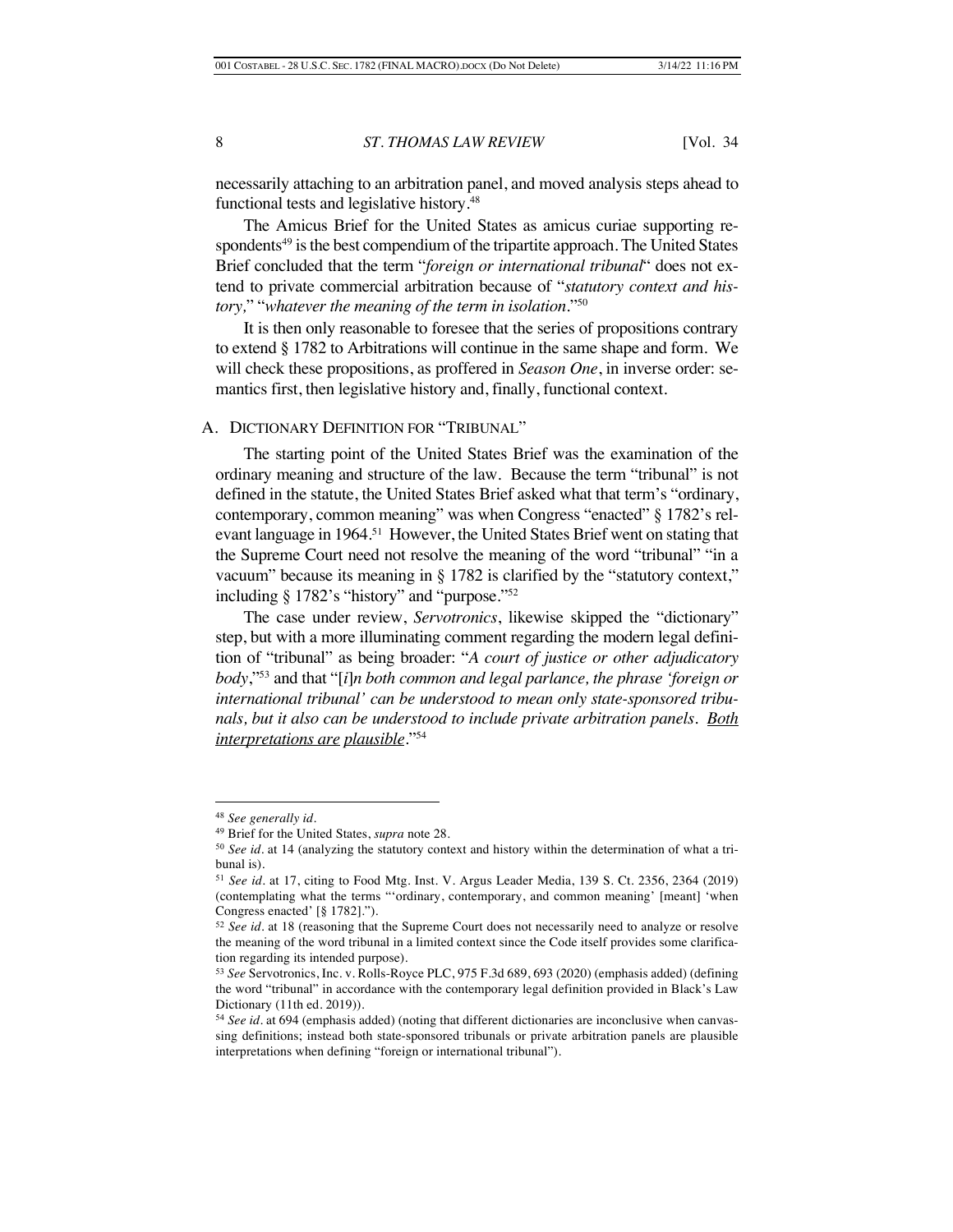In fact, today's authoritative Merriam-Webster Dictionary defines "tribunal" in a multitude of ways, such as: (1) "the seat of a judge or one acting as a judge[;]" (2) "a court or forum of justice [;]" and (3) "a person or body of persons having to hear and decide disputes so as to bind the parties*.*"55 This definition leaves no room for interpretation, but it is indeed proper to skip and proceed to a next step. However, the "dictionary analysis" deserves one more moment of attention.

The approach of the United States Brief and *Servotronics* is itself contradictory, being at one time *originalist* (original public meaning as perceived at time of enactment) and *textualist* (literal interpretation without considering their legislative history or underlying purpose), but soon after changing methods, switching to assess "*legislative history and underlying purpose,*" the exact opposite of *textualism* and *originalism*. In fact, to do a *textualist* and *originalist*  analysis based only on dictionaries is arguably superficial, especially if a "legal" meaning is the target.

At the time of writing this Article, deeper research on online legal databases of the appearance of the term "*arbitral tribunal*" yields over 1,460 cases in the American justice system from 1898 until present times. Of these, 57 date from 1965 back to 1898, showing that the terminology was well established in the legal minds when the wording of § 1782 was changed to "tribunals" in 1964.<sup>56</sup> These 57 courts did not need a dictionary for calling arbitration panels "tribunals," and the use of the term was spread out on a wide range of courts, from Supreme Court of the United States,<sup>57</sup> to the Supreme Court of States, like New York,<sup>58</sup> Pennsylvania,<sup>59</sup> California,<sup>60</sup> Oregon,<sup>61</sup> and to U.S. District Courts of

<sup>55</sup> *See Tribunal*, MERRIAM-WEBSTER, https://www.merriam-webster.com/dictionary/tribunal (listing a variety of definitions for the word "tribunal") (last visited Mar. 13, 2022).

<sup>56</sup> *See In re* Arbitration between Norfolk S. Corp., Norfolk S. Ry. Co., & Gen. Sec. Ins. Co. & Ace Bermuda Ltd., 626 F. Supp. 2d 882, 885 (N.D. Ill. 2009) (providing in dicta the Court's acknowledgment of the ways in which Congress has progressively broadened the scope of § 1782).

<sup>&</sup>lt;sup>57</sup> Among these cases, which did not need a dictionary for labeling arbitration panels "tribunals" are: State of New Jersey v. State of Delaware, 291 U.S. 361 (1934); State of Louisiana v. State of Mississippi, 202 U.S. 1, 51 (1906); N. Am. Commercial Co. v. United States, 171 U.S. 110, 131 (1898); State of New Jersey v. State of Delaware, 55 S. Ct. 934, 961 (1935).

<sup>58</sup> Among these state cases, which did not need a dictionary for labeling arbitration panels "tribunals" are: Exercycle Corp. v. Maratta, 9 N.Y.2d 329, 340, 174 N.E.2d 463 (1961); Lipman v. Haeuser Shellac Co., Inc, 289 N.Y. 76, 81, 43 N.E.2d 817 (1942); Milton L. Ehrlich, Inc. v. Unit Frame & Floor Corp., 5 N.Y.2d 275, 281, 157 N.E.2d 495 (1959); Potoker v. Brooklyn Eagle, Inc., 2 N.Y.2d 553, 558, 141 N.E.2d 841 (1957); Lipschutz v. Gutwirth, 304 N.Y. 58, 62, 106 N.E.2d 8 (1952).

<sup>59</sup> *See* Am. Eutectic Welding Alloys Sales Co. v. Flynn, 399 Pa. 617, 620, 161 A.2d 364, 366 (1960) (referencing an arbitral tribunal provision between contracting parties).

<sup>60</sup> *See generally* Loving & Evans v. Blick, 33 Cal. 2d 603 (1949) (providing an instance where the Supreme Court of California referred to arbitritation as "tribunals.").

<sup>61</sup> *See generally* Rueda v. Union Pac. R. Co., 180 Or. 133 (1946) (demonstrating the Supreme Court of Oregon's synonymous usage of arbitration and tribunal).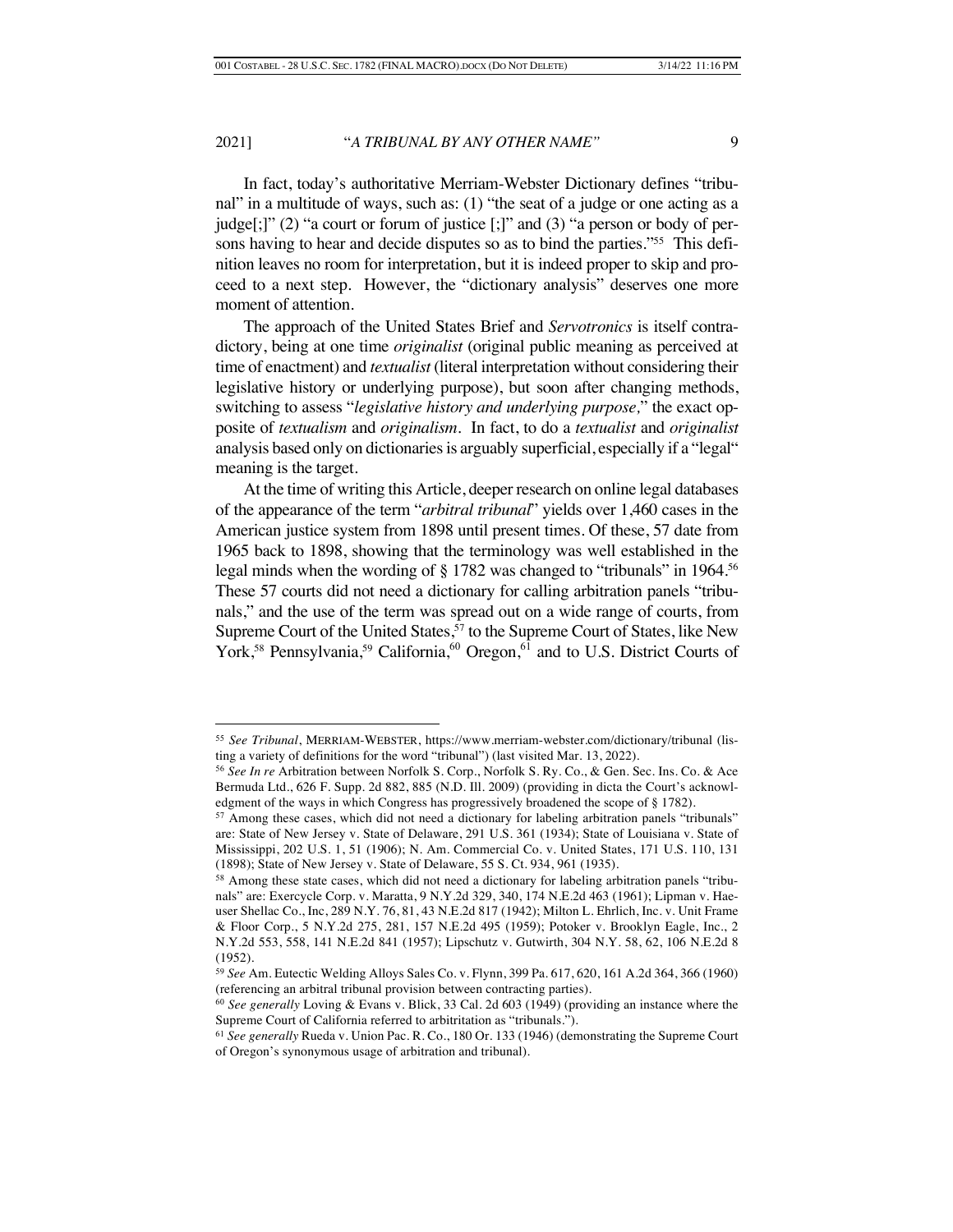New York,<sup>62</sup> Pennsylvania,<sup>63</sup> Florida,<sup>64</sup> Utah,<sup>65</sup> Maryland,<sup>66</sup> then to US Circuit Courts, Second,  $67$  Fourth,  $68$  Sixth,  $69$  Seventh,  $70$  and finally State courts. <sup>71</sup> If those instances were not enough, a special court, the United States Board of Tax Appeals, also used the same terminology once.<sup>72</sup>

Particularly interesting is *Banco Nacional de Cuba v. Sabbatino*, a seminal precedent very well-known and famous in the area of the "Act of State" doctrine.<sup>73</sup> The case dates to 1962, proof that the term "arbitral tribunal" was well understood and used at the time of the introduction of the word "tribunal" in the redrafting of § 1782 in 1964.

Among the 1,404 cases that used the term "arbitral tribunal" after 1965, a special mention is due to *Mitsubishi Motors Corp. v. Soler Chrysler-Plymouth, Inc*.,<sup>74</sup> which uses the term seven times in J. Blackmun's opinion.<sup>75</sup>

*Mitsubishi* is central for the analysis that follows below and we will revert to it.

<sup>62</sup> *See generally* Koreska v. Perry-Sherwood Corp., 253 F. Supp. 830 (S.D. N.Y. 1965) (utilizing the term "arbitral tribunal").

<sup>63</sup> *See* Canup v. Mississippi Val. Barge Line Co., 31 F.R.D. 282, 283 n.1 (W.D. Pa. 1962) (citing to the German-Polish Mixed Arbitral Tribunal).

<sup>64</sup> *See generally* Aerovias Interamericanas De Panama, S.A. v. Bd. Of County Com'rs of Dade County, Fla., 197 F. Supp. 230 (S.D. Fla. 1961), *rev'd*, 307 F.2d 802 (5th Cir. 1962) (referencing "arbitral tribunal" throughout the analysis and application).

<sup>65</sup> *See generally* Aboitiz & Co. v. Price, 99 F. Supp. 602 (D. Utah 1951) (providing an example of the court's usage of "tribunal" without the necessity of referencing a dictionary as it is a commonly well-known term among members of the judiciary).

<sup>66</sup> *See generally* Gen. Elec. Co. v. Robertson, 25 F.2d 146 (D. Md. 1928) (postulating the definition of the term "arbitral tribunal" as known by the judiciary).

<sup>67</sup> *See generally* Banco Nacional de Cuba v. Sabbatino, 307 F.2d 845 (2d Cir. 1962) (referring to "arbitral tribunal" throughout the case).

<sup>68</sup> *See generally* Robertson v. Gen. Elec. Co., 32 F.2d 495 (4th Cir. 1962) (using the term "arbitral tribunal" within the case to emphasize how the term is well-known throughout judiciaries).

<sup>69</sup> *See generally* O'Brien v. Fackenthal, 5 F.2d 389 (6th Cir. 1925) (providing another instance where the terminology has been used as common practice and knowledge within the field).

<sup>70</sup> *See generally* Atchison, T. & S. F. Ry. Co. v. Bhd. of Locomotive Fireman & Enginemen, 26 F.2d 413 (7th Cir. 1928)(exhibiting the court's usage of the term "tribunal" and the court's repetitive use as an undisputed defined term).

<sup>71</sup> *See generally, e.g.*, New York Cent. R. Co. v. Erie R. Co., 213 N.Y.S. 2d 15 (Sup. Ct. 1961); Sonotone Corp. v. Hayes, 4 N.J. Super. 326 (App. Div. 1949).

<sup>72</sup> *See generally* Maltbie v. C.I.R., 31 B.T.A. 614 (1934) (demonstrating an additional illustration of a judiciary using the term in question.).

<sup>73</sup> *See generally* Banco Nacional de Cuba v. Sabbatino, 307 F.2d 845, 857, 863, 868 (2d Cir. 1962) (exemplifying the use of "arbitral tribunal" and demonstrating an evident understanding across the members of the judiciary).

<sup>74</sup> *See generally* Mitsubishi Motors Corp. v. Soler Chrysler-Plymouth, Inc., 473 U.S. 614 (1985) (providing an unequivocal illustration of the understanding of the definition for the term "tribunal" as it is repeatedly used throughout the court's decision.).

<sup>75</sup> *Id.* at 627–36, 651 n.18, 652 n.19.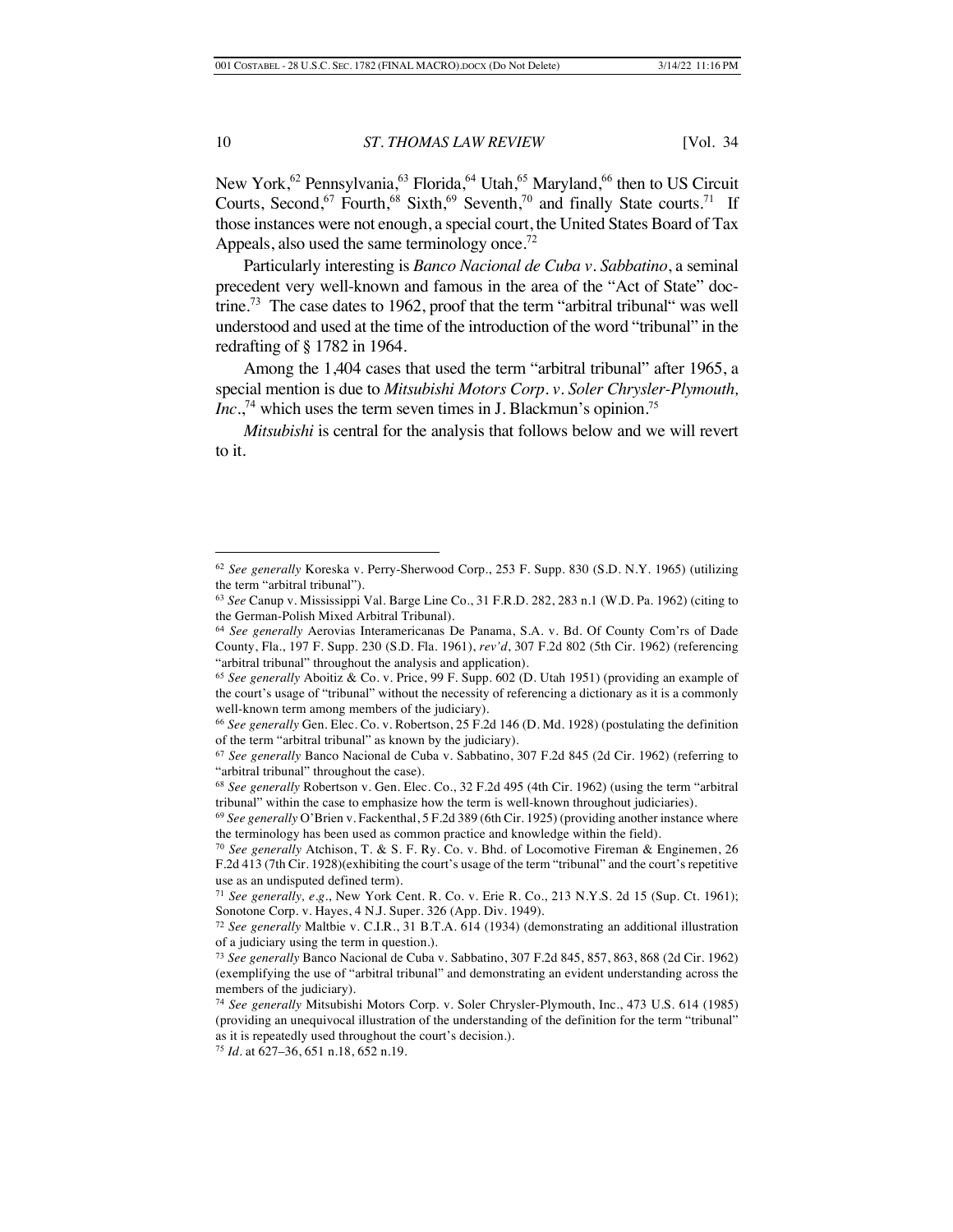#### B. LEGISLATIVE HISTORY

The common theme present in the briefs of *Servotronics* Respondents and their Amici is that Section 1782's legislative history provides support for the proposition that its use of the phrase "foreign" or "international tribunal" refers exclusively to a governmental or state-sponsored body that nothing in its history suggests that Congress intended to extend § 1782(a) to private, contract-based arbitrations. The United States Amicus Brief is the most representative of this interpretation of the legislative history– $76$  spending nine pages to argue that the words and terms used in the successive changes of the Statute's text cannot be interpreted to refer to foreign private arbitrations.<sup>77</sup>

However, there is strong contrary, direct, and first-hand evidence. It is all wrapped up by Professor Brandon Hasbrouck in his article *If It Looks Like A Duck ...: Private International Arbitral Bodies Are Adjudicatory Tribunals Under 28 U.S.C. § 1782(A).*78 The article is structured in eight Sections.79 After analyzing *Intel* in the context of the Circuits' conflict at Sections I to IV, Sections V and VI address the legislative history issue and in the last two Sections, Mr. Hasbrouck propounds a "proposal" for the solution of the problem that may stand good for today's certiorari.

The whole article revolves around the influence of Professor Hans Smit. In particular, "*Part V describes Han Smit's role in drafting the 1964 Congressional amendments and how Smit's scholarship influenced the Court's decision in Intel. Also, this Part argues that both the legislative history and Hans Smit's scholarship contemplate private international arbitral tribunals as being within the scope of § 178*2."80 Also, the whole article, and Part V in particular, highlights four articles by Professor Smit.

The first article, published in 1965, is particularly interesting due to Professor Smit's explicit declaration that the preparatory works contemplated "arbitral tribunals" within the list of the adjudicatory bodies entitled to ask for § 1782 help. In his words: "*The term 'tribunal' embraces all bodies exercising adjudicatory powers, and includes investigating magistrates, administrative and arbitral tribunals, and quasi-judicial agencies, as well as conventional civil, commercial, criminal, and administrative courts.*" 81

<sup>76</sup> *See e.g.*, Brief for the United States, *supra* note 28 at 14 ("Whatever the meaning of that term in isolation, however, when properly construed as part of the broader phrase 'foreign or international tribunal,' in light of the statutory context and history, it does not extend to private commercial arbitration.").

<sup>77</sup> *Id.* at 17–26 (arguing that "Congress Did Not Intend 'A Proceeding In A Foreign Or International Tribunal' To Include A Private Commercial Arbitration").

<sup>78</sup> *See* Brandon Habrouck, *If It Looks Like a Duck…: Private International Arbitral Bodies are Adjudicatory Tribunals under 28 U.S.C. § 1782(A)*, 67 WASH. & LEE L. REV. 1659 (2010) (addressing the very issue that is now up for certiorari and arguing that "proper § 1782 analysis demands the recognition of private international arbitral tribunals as a 'tribunal.'").

<sup>79</sup> *See generally id.*

<sup>80</sup> *Id.* at 1665 (emphasis added).

<sup>81</sup> Hans Smit*, International Litigation under the United States Code* 65 COLUM. L. REV. 1015, 1026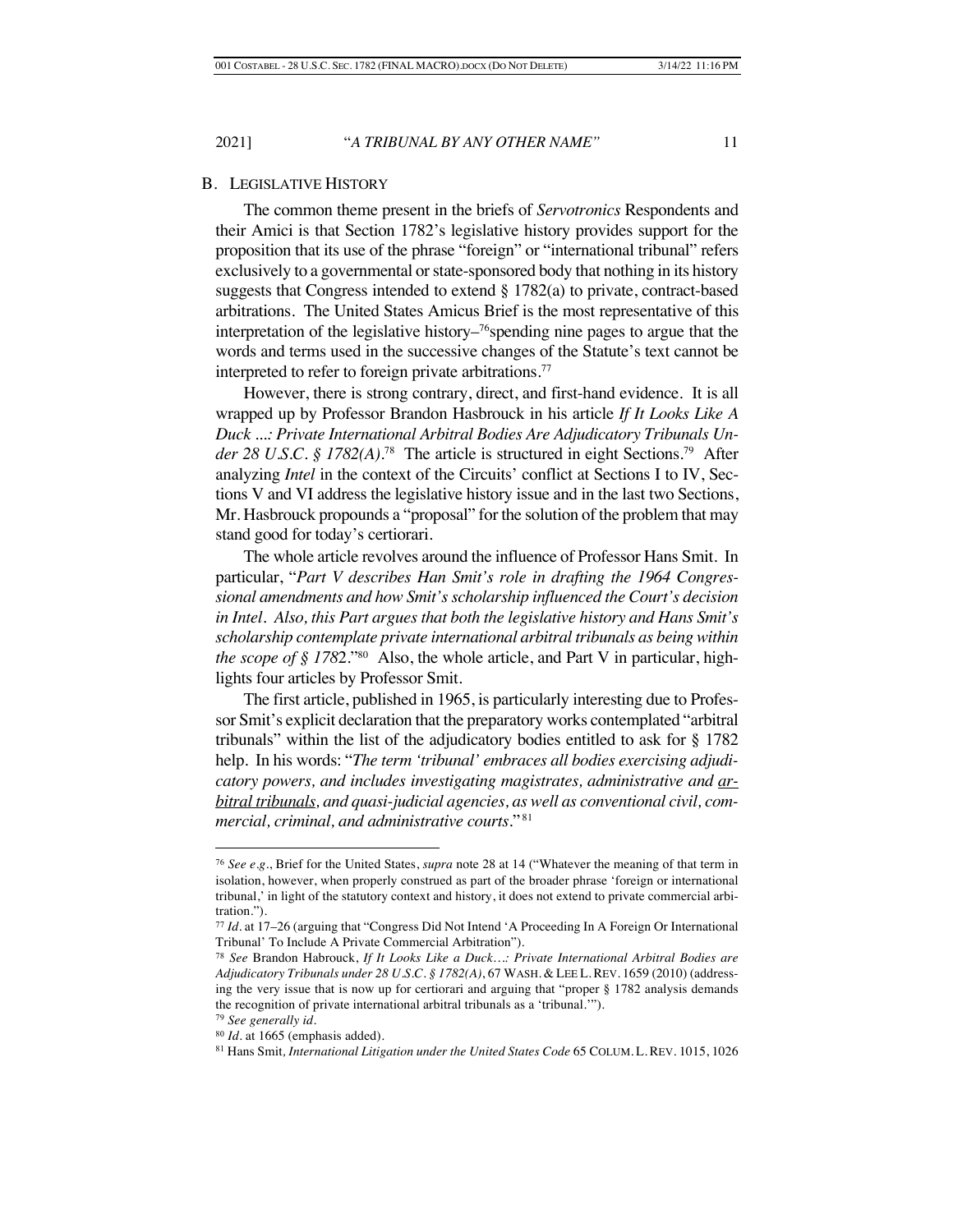The second article, published in 1994, describes the scope of the Project on International Procedure of the Columbia Law School and Professor Smit's role as Director of the Project and Reporter to the USA Commission and Advisory Committee.<sup>82</sup>

In the third article, published in 1997, Professor Smit affirms that the adoption by Congress of all the legislative proposals and the accompanying explanatory notes proves that the legislator intended to include arbitration in the § 1782 help.83 In his words:

[T]he text, and specifically the word "tribunal," clearly encompass private arbitral tribunals . . . the choice of that term was deliberate so as to depart from the text used in the legislation that was amended (which spoke of courts and tribunals created by international agreements to which the United states was a party), and . . . the purpose of Section 1782 was to make assistance available on the most liberal terms. Discriminating against private international tribunals not only does violence to the plain and clear text of Section 1782, it also fails to give consequence to the repeatedly re-affirmed public policy favoring arbitration. There simply is no good reason for withholding from private international tribunals who have been accorded by the body politic the power to adjudicate controversies and in fact to do so largely in a single instance, the assistance that they may need to obtain requisite information. <sup>84</sup>

Finally, in the fourth article published in 1998, Professor Smit reasserted that Congress intended to include Arbitration in the company of "bodies with

n.71 (1965) (emphasis added).

<sup>82</sup> *See* Hans Smit, *Recent Developments in International Litigation*, 35 S. TEX. L. REV. 215 (1994).

Because of its preeminent standing in the fields of international and comparative legal studies, the Columbia Law School was asked to assume this responsibility. It accepted the mandate and, in turn, asked me to become the Director of the Project on International Procedure organized for this purpose. The Project had two principal purposes: (1) to assist the Commission in developing appropriate rules of international cooperation in litigation; and (2) to prepare studies of foreign procedure which would provide a basis for comparative studies of procedure generally. Within the structure so developed, the responsibility for preparing proposals for improving international cooperation in litigation was assumed by the Project, and particularly by me as its director. I also functioned as the reporter to the Commission and Advisory Committee.

*Id.* at 217–18.

<sup>83</sup> *See* Hans Smit, *American Judicial Assistance to International Arbitral Tribunals*, 8 AM. REV. INT'L ARB. 153, 155 (1997) ("However, it would appear fair to say that Congress' wholesale adoption, without any change whatsoever, of the legislative proposals and the explanatory notes accompanying them lends considerable force to the argument that the intent of the dominant draftsman of these texts should be given appropriate weight.").

<sup>84</sup> *Id.* at 155–56.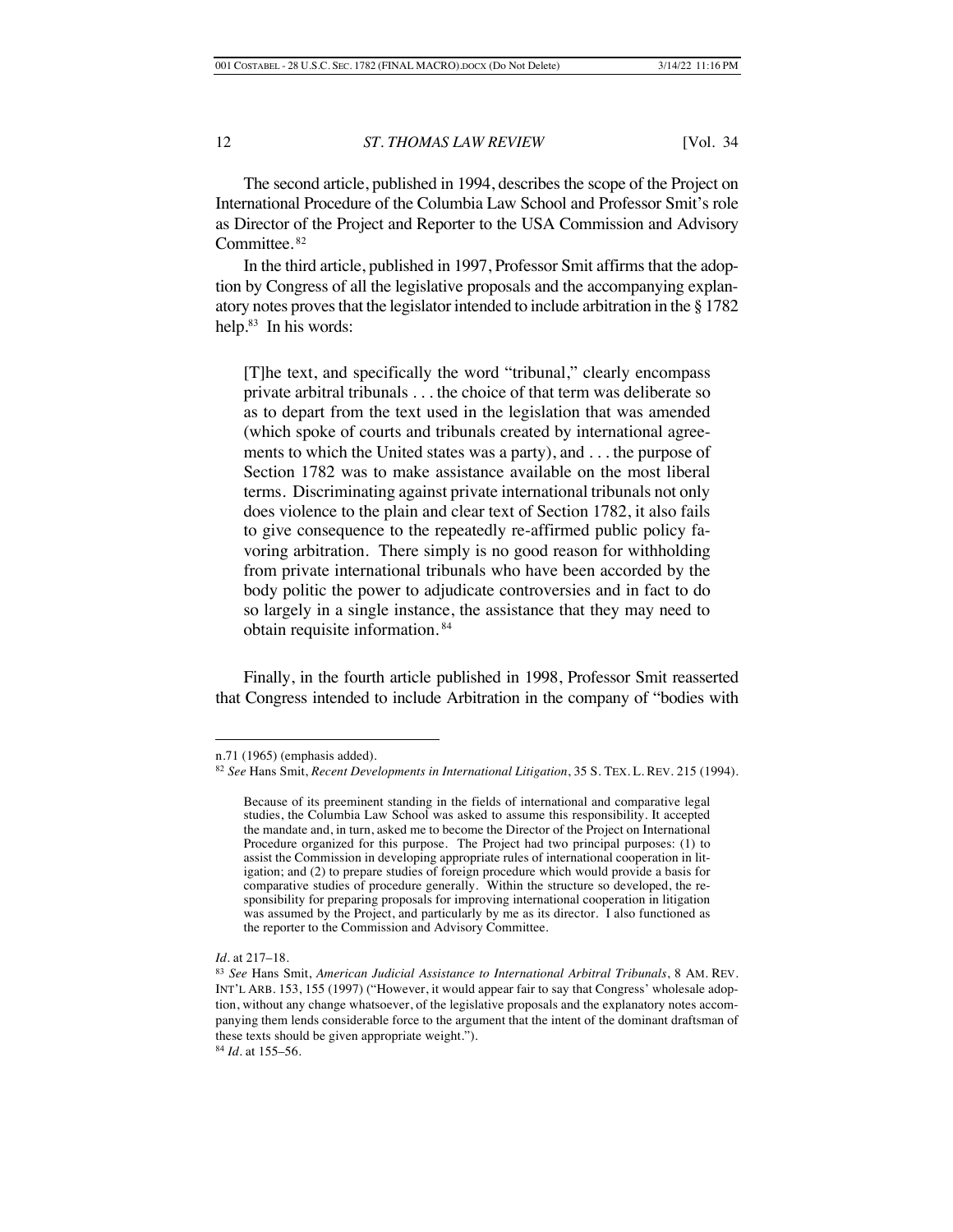adjudicatory functions" that  $\S 1782$  was intended to help.<sup>85</sup> Again, in Professor Smit's words:

The substitution of the word "tribunal" for "court" was deliberate, for the drafters wanted to make the assistance provided for available to all bodies with adjudicatory functions. Clearly, private arbitral tribunals come within the term the drafters used. This is also confirmed by the legislative history. New Section 1782 was expanded also to cover the assistance provided for in Sections 270-270C of Table 22 of the United States Code. This assistance was available to international tribunals established pursuant to an international agreement to which the United States was a party. Clearly those tribunals included international arbitral tribunals. Indeed, sections 270-270C of 22 United States Code were enacted especially for the purpose of providing for assistance to an international arbitral tribunal. New Section 1782 not only intended to continue the provision for this assistance but eliminated the requirement that the international tribunals be established by agreement to which the United States is a party. Indeed, the broad term "international tribunal" was intended to cover all international arbitral tribunals. <sup>86</sup>

Part V has two subsections: one for Professor Smit's "legislative influence" and one for his "scholarship influence" that produced the above described 1964 new wording of  $\S 1782$ .<sup>87</sup>

i. Professor Smith's Influence

Congress began revision of § 1782 in 1958 by establishing a Commission on International Rules of Judicial Procedure ("International Rules Commission") without allocating funds; in order to bridge the gap, the Columbia Law School assisted by establishing a Project to "develop and draft legislative measures relating to judicial assistance in international litigation."88 Leading the program was "Professor Smit[, who served as] the Columbia Project's

<sup>85</sup> Hans Smit, *American Assistance to Litigation in Foreign and International Tribunals: Section 1782 of Tital 28 of the U.S.C. Revisited,* 25 SYRACUSE J. INT'L L. & COM. 1, 5 (1998) (explaining "the drafters wanted to make the assistance provided for available to all bodies with adjudicatory functions.").

<sup>86</sup> *Id.*

<sup>87</sup> *See* Habrouck, *supra* note 78, at 1665 (breaking down Hans Smit's influence on the framing of § 1782 into two parts).

<sup>88</sup> *See id.* at 1686 (describing how the Commission on International Rules of Judicial Procedure ("International Rules Commission") requested Columbia Law School to take on legislative measures due to a deficiency of Congressional funding).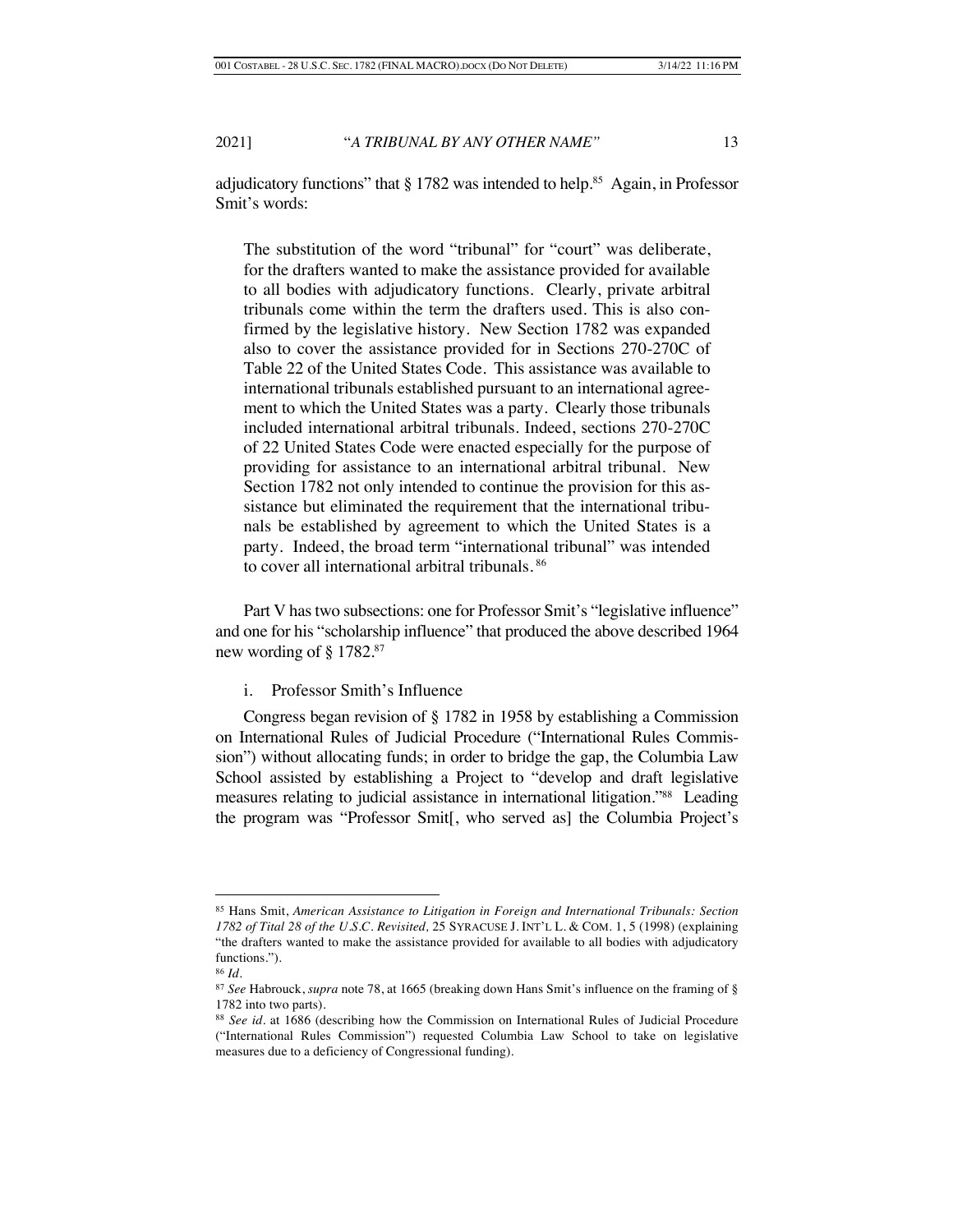director . . . [as well] as Reporter to the International Rules Commission.<sup>89</sup> Professor Hasbrouck adds a most relevant observation:

Also, Ruth Bader Ginsburg, who later wrote the Supreme Court's Intel decision, worked closely with Smit as an associate director of the Project. Hans Smit's role was to select the specific subjects that were to be addressed by legislation, analyze the deficiencies of existing law, and draft proposals to eliminate those deficiencies. Embracing his role, Smit drafted several legislative proposals and provided explanatory notes to the various legislative provisions proposed. Congress adopted, wholesale and without change, Smit's legislative proposals. In sum, Smit's legislative proposals are the 1964 amendments to § 1782.90

ii. Hans Smit: "The Dominant Drafter" of § 1782

Professor Hasbrouck continues:

Circuit Judge Ginsburg, now Justice Ginsburg, described Hans Smit as "the dominant drafter of, and commentator on, the 1964 revision" to § 1782. Justice Ginsburg's description provides two important points that this Note adopts. First, Hans Smit is "the dominant drafter of" § 1782. This point underscores Hans Smit's legislative influence. Smit played a dominant role in drafting the phrase "a proceeding in a foreign or international tribunal," which is the textual source of the current split. Second, Smit is "the dominant ... commentator on" § 1782. This point underscores Hans Smit's scholarship influence. So, if there is confusion over what constitutes a "foreign or international tribunal," then courts should look to his subsequent scholarship. Thus, Smit's interpretation of what constitutes a "tribunal" is of particular importance.<sup>91</sup>

Beyond conjectures, we now have direct testimony by the "dominant drafter," that the Supreme Court has accepted explicitly, but the front for negation of § 1782 help to Arbitrations did not desist.

# C. THE FUNCTIONAL TEST

This final line of negative arguments is summarized in a recent decision of the Southern District of Florida *IN RE Application of: Juan Maria RENDON*. 92

<sup>89</sup> *Id.*

<sup>90</sup> *Id.* at 1686–87.

<sup>&</sup>lt;sup>91</sup> *Id.* at 1685 (emphasis omitted).

<sup>92</sup> *See In re* Application of Juan Maria Rendon and Roberto Maurice Ventura Crispino*,* No. 1:20 mc-21152-KMM, 2020 WL 8771274, at \*6–10 (S.D. Fla. Nov. 5, 2020) [hereinafter *In Re Rendon*]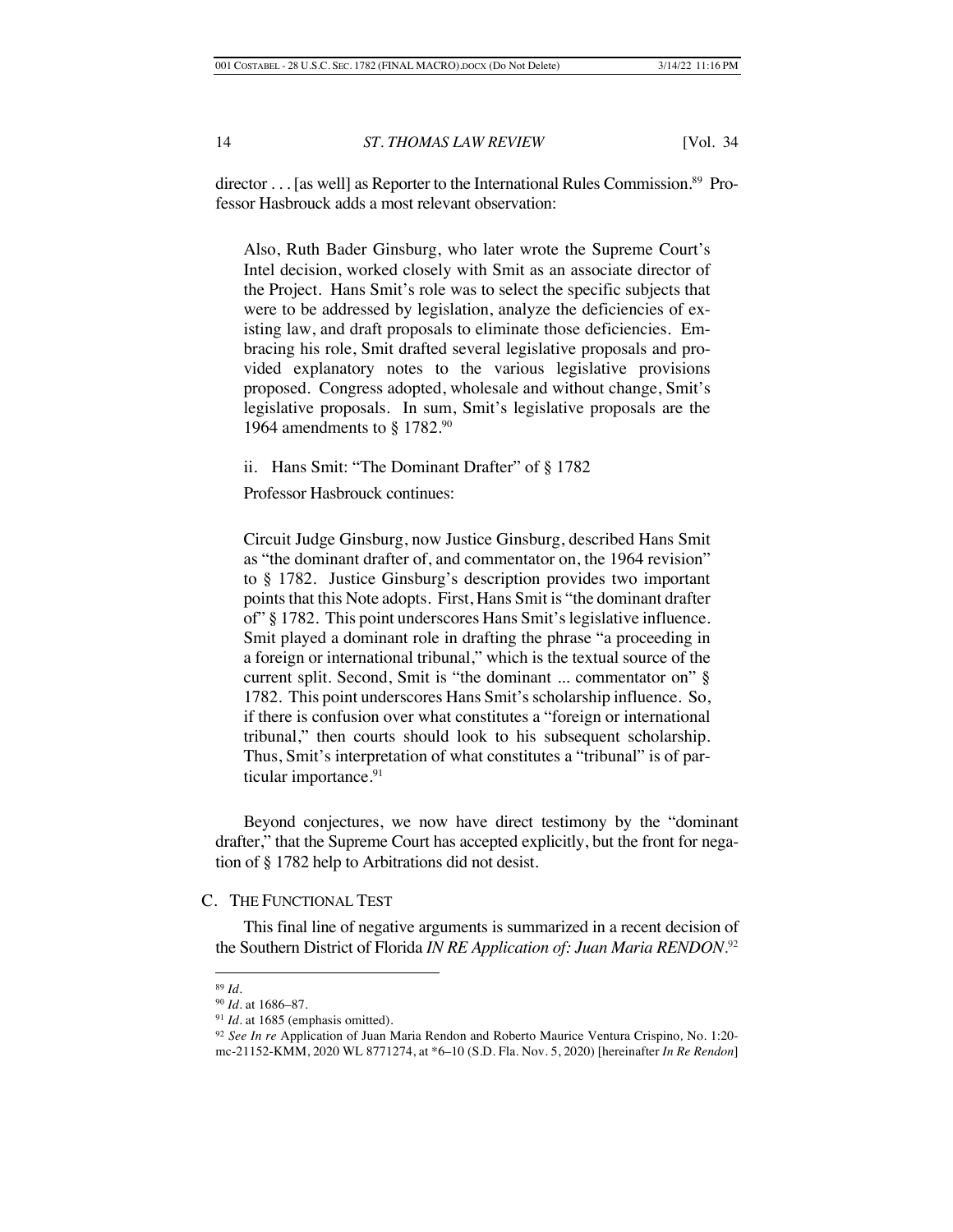The case was about a § 1782 request in aid of discovery in arbitrations pending and contemplated with the International Chamber of Commerce ("ICC").<sup>93</sup> Taking the *Intel* decision as a starting point, the Court said that "Although the *Intel* Court did not detail the level of judicial review, this analysis of the functions of the proceedings, referred to as the 'functional analysis' test, has been used since *Intel* to determine whether a proceeding involves a foreign or international tribunal as required by the statute."94

The court agreed with "the overwhelming number of courts that have reviewed whether an ICC proceeding is a 'foreign or international tribunal' under § 1782 [and who] have concluded that ICC proceedings are not covered by the statute on the grounds that there is a lack of judicial review of ICC arbitral panel decisions."95 The court then concluded that "although the decisions of the ICC Panel are final and binding on the parties, those decisions are not judicially reviewable, thus the ICC Rules do not satisfy the functional test, not providing for any review by a state-sponsored tribunal."<sup>96</sup>

This proposition is faulty in many ways. First, nowhere in *Intel* is a statement found that a "foreign tribunal" qualifies for § 1782 if its decisions are subject to "review by a state sponsored tribunal." $97$  On the contrary, as previously mentioned, J. Ginsburg adopted the words of Reporter Smit: "'[t]he term tribunal'. . . includes investigating magistrates, administrative and arbitral tribunals, and quasi-judicial agencies, as well as conventional civil, commercial, criminal, and administrative courts."98

Second, of all the international arbitration societies, to choose the ICC for negation of the functional judicial function is borderline slander. The ICC is one of the largest worldwide institutions of international commerce, not only conducting arbitrations but also drafting international rules, promoting international trade and investment, supporting global efforts to streamline customs and border procedures, and supporting multilateralism as the best way to address global challenges and reach global goals.<sup>99</sup>

<sup>(</sup>analyzing and critiquing the Functional Test provided by intel in consideration of Applicant's request).

<sup>93</sup> *See id.* at \*1, \*3 (summarizing the § 1782 request by the Applicants for aid in discovery). <sup>94</sup> *Id.* at \*6.

<sup>95</sup> *Id.* at \*8 (citing *In re* Operadora DB Mexico, S.A. de C.V., No. 6:09-cv-383-Orl-22GJK, 2009 WL 2423138, at \*9–10 (M.D. Fla. Aug. 4, 2009)).

<sup>96</sup> *In re Rendon*, 2020 WL 8771274 at \*8.

<sup>97</sup> *See* Intel Corp. v. Advanced Micro Devices, Inc. 542 U.S. 241, 247 (2004) (providing that the Supreme Court never ruled on § 1782 applying to "foreign tribunals" but rather this decision focused on the ability of United States District Court to enforce discovery requests made in connection with litigation in the international arena).

<sup>98</sup> *Id*. at 258.

<sup>99</sup> *See generally Our Mission*, INT'L CHAMBER OF COM., https://iccwbo.org/about-us/who-weare/our-mission/ (last visited Mar. 13, 2022) (providing the mission behind the International Chamber of Commerce, and their intent to promote globalization).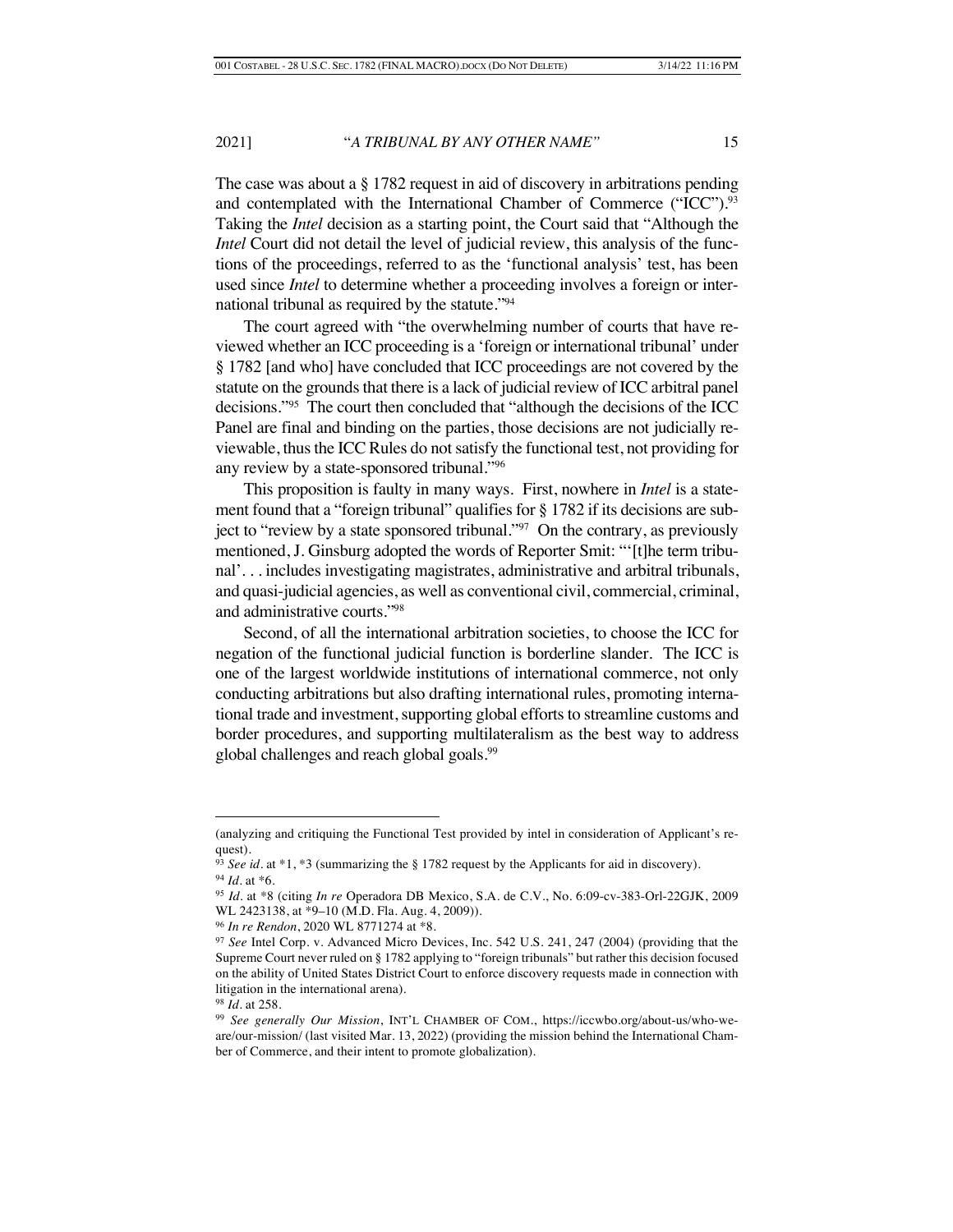Moreover, the ICC is an "institutional representative of more than 45 million companies in over 100 countries with a mission to make business work for everyone, every day, everywhere[,]" "represent[ing] business interests at the highest levels of intergovernmental decision-making, whether at the World Trade Organization, the United Nations. . . or the G20 – ensuring the voice of business is heard."100 The Arbitration Rules of the ICC International Court of Arbitration are so complete, extensive and sophisticated to mirror any code of civil procedure.<sup>101</sup>

Third, the "functional" test is fundamentally faulty as applied to arbitration. In the United States, arbitration awards are reviewable by courts of law under the doctrine of "manifest disregard of the law."102 In the United Kingdom arbitral awards have since long been subject to court review under the "special case" provisions, and now are appealable under Sections 67, 68 and 69 of the Arbitration Act.103 Most of all, international arbitration is a creature of the New York Convention,<sup>104</sup> that provides its own ways of review of arbitral awards at Article V. That review is indeed more limited than the standard judicial review but is a review by a court of law anyway, and, as the *Rendon* court admitted, "*the Intel Court did not detail the level of judicial review*."105

<sup>100</sup> *See Who We Are*, INT'L CHAMBER OF COM., https://iccwbo.org/about-us/who-we-are/ (last visited Mar. 13, 2022) (mentioning that the International Chamber of Commerce is interested in promoting international business in various sectors while responding to the demands of international commerce at all times).

<sup>101</sup> *See generally 2021 Arbitration Rules*, INT'L CHAMBER OF COM., https://iccwbo.org/dispute-resolution-services/arbitration/rules-of-arbitration/ (last visited Mar. 13, 2022) (providing the Rules of Arbitration which are meant to be used with ease in international commerce).

<sup>102</sup> *See generally* Committee on International Commerical Disputes on the Association of the Bar of the City of New York, *The "Manifest Disregard of Law" Doctrine and International Arbitration in New York*, 24 AM. REV. INT'L ARB. 209 (2013) (stating the definition and test for the Manifest Disregard of Law Doctrine and how the New York Convention has used it in the international arena, drawing comparisons to other international actors).

<sup>103</sup> *See* Justin Williams et al., *Arbitration Procedures and Practice in the UK (England and Wales): Overview*, THOMSON REUTERS, https://uk.practicallaw.thomsonreuters.com/4-502-1378 (last visited Mar. 13, 2022) (mentioning that the appeals are reviewable only under the three situations, such as lack of substantive jurisdiction, serious irregularity, or on a point of law).

<sup>104</sup> *See generally Contracting States – List of Contracting States*, THE N.Y ARB. CONVENTION, https://www.newyorkconvention.org/list+of+contracting+states (last visited Mar. 13, 2022). At the time of this writing, the New York Convention on Arbitration has 169 state parties, including the majority of United Nations member states. *Id.* There are 195 countries in the world today. *See How Many Countries Are There in the World?*, WORLDATLAS, https://www.worldatlas.com/articles/how-many-countries-are-in-the-world.html (last visited Mar. 13, 2022). This total comprises 193 countries that are member states of the United Nations and 3 countries that are non-member observer states: the Cook Islands, the Holy See and the State of Palestine. *Id.* The regulation, including review, of arbitration awards therefore is a law of the world. Recognition of and enforcement of arbitral awards worldwide are, in a way, even stronger than they are for judgments of government courts.

<sup>105</sup> *See In re* Application of Juan Maria Rendon and Roberto Maurice Ventura Crispino*,* No. 1:20 mc-21152-KMM, 2020 WL 8771274, at \*6 (S.D. Fla. Nov. 5, 2020) (emphasis added) (stating "the Intel Court did not detail the level of judicial review.").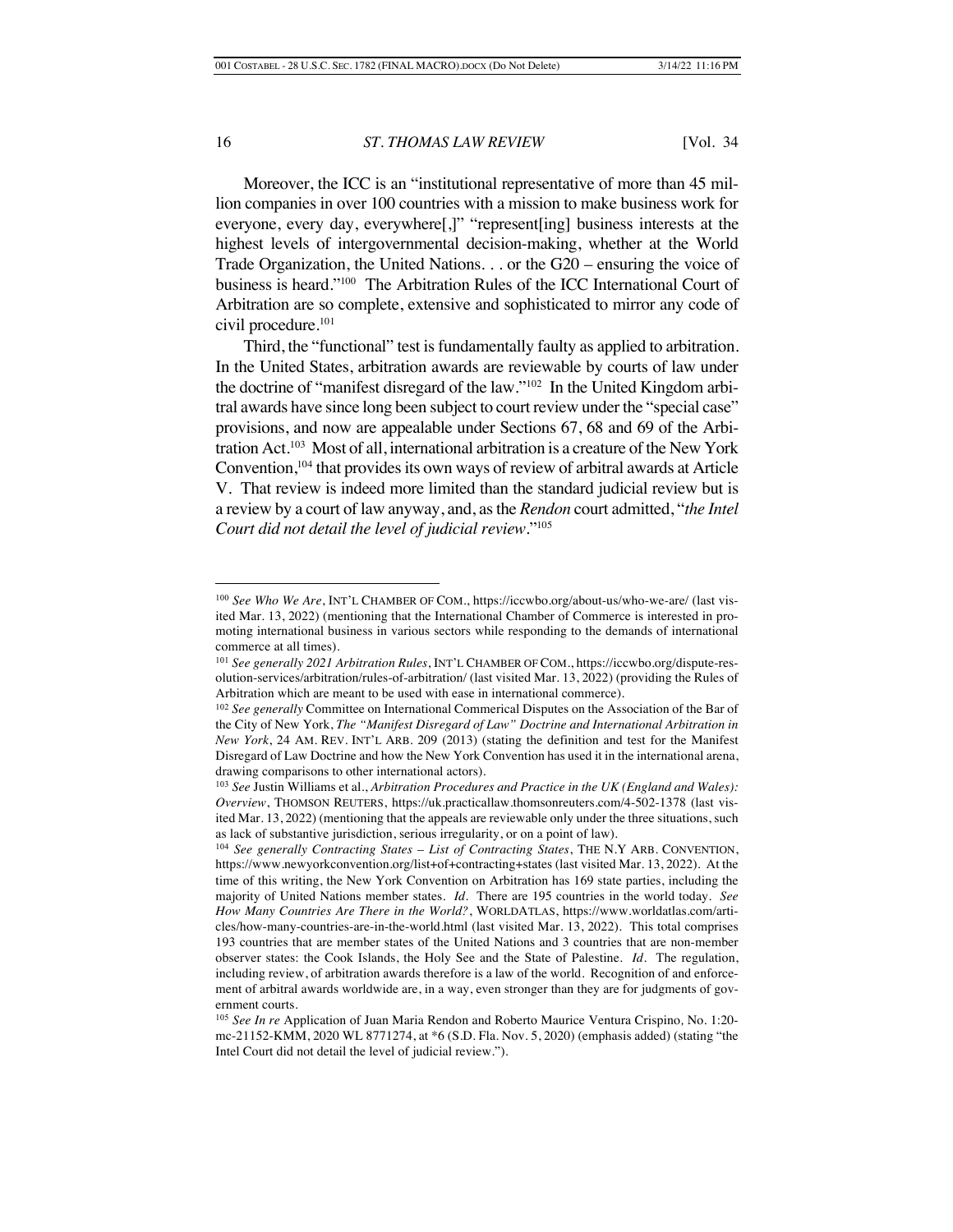In *Mitsubishi Motors Corp. v. Soler Chrysler-Plymouth, Inc*., however, the Supreme Court went way ahead, acknowledging the judicial role of international arbitration to the extent of entrusting to foreign arbitration the resolution of Anti-Trust disputes, and not too long before, did the same with issues of the Security and Exchange Commission ("SEC") in *Scherk v. Alberto Culver*. 106 No citation is needed for the level of public policy of Anti-Trust and SEC disputes, so extremely high that Congress allowed prosecution of violations committed abroad.

If it were not enough, both the *Mitsubishi* and the *Scherk* courts entrusted Anti-Trust and SEC disputes to arbitration, "which categorized '*[a]n agreement to arbitrate before a specified tribunal [as], in effect, a specialized kind of forum-selection clause that posits not only the situs of suit but also the procedure to be used in resolving the dispute*."107

Arbitration then is a "forum," a term used for judiciary functions. And if not enough, we have seen before that the *Mitsubishi* court calls arbitration "*arbitration tribunal*" at least seven times in the opinion.<sup>108</sup>

### D. IN SUPPORT OF "NEITHER PARTY"

Out of 12 Amicus Briefs in *Servotronics*, two were filed "In Support of Neither Party," and one, filed by the International Chamber of Commerce  $("ICC")$ ,  $^{109}$  may seem odd to some. As we have seen before, the ICC has been denied § 1782 help more than once in spite of being one of the largest arbitration institutions of the world and having procedural rules as complete as a code of procedure, thus one would have expected the ICC to file in support of Petitioner.

To understand why the ICC filed in support of neither party is the answer to the whole question. First of all, the bitter conflict among Circuits has reached a level of confrontation that may sound like a war of entitlements, but under

<sup>106</sup>*See* Mitsubishi Motors Corp. v. Soler Chrysler-Plymouth, Inc., 473 U.S. 614, 620 (1985) (holding that "the international character of the Mitsubishi-Soler undertaking required enforcement of the agreement to arbitrate even as to the antitrust claims."); *see also* Scherk v. Alberto-Culver Co., 417 U.S. 506, 506 (1974) (remanding an action after finding that securities laws did not provide an alternative forum to supersede the mandatory arbitration clause in the parties' international contract).

<sup>107</sup> *See Mitsubushi*, 473 U.S. at 630 (citing *Scherk*, 417 U.S. at 519).

<sup>&</sup>lt;sup>108</sup> See generally *id*. (showing that the term "arbitration tribunal" is used several times in the Court's opinion). 109

Rather, *amici* aim to assist the Court on the following sub-issue: Assuming the Court finds that Section 1782 is available in connection with private commercial arbitration, what degree of deference should a U.S. court give to an arbitral tribunal's views on the discovery sought before it decides whether to grant or deny a Section 1782 application?

Brief of the Int'l Ct. of Arb. of the Int'l Chamber of Com. and the U.S. Council for Int'l Bus. as Amici Curiae in Support of Neither Party, ZF Automotive US, Inc., et al. v. Luxshare, LTD., No. 20-MC-51245, 2021 WL 3629899 (E.D. Mich. Aug. 17, 2021) (No. 21-401), 2022 WL 333377 [hereinafter Brief of the ICC Court & USCIB].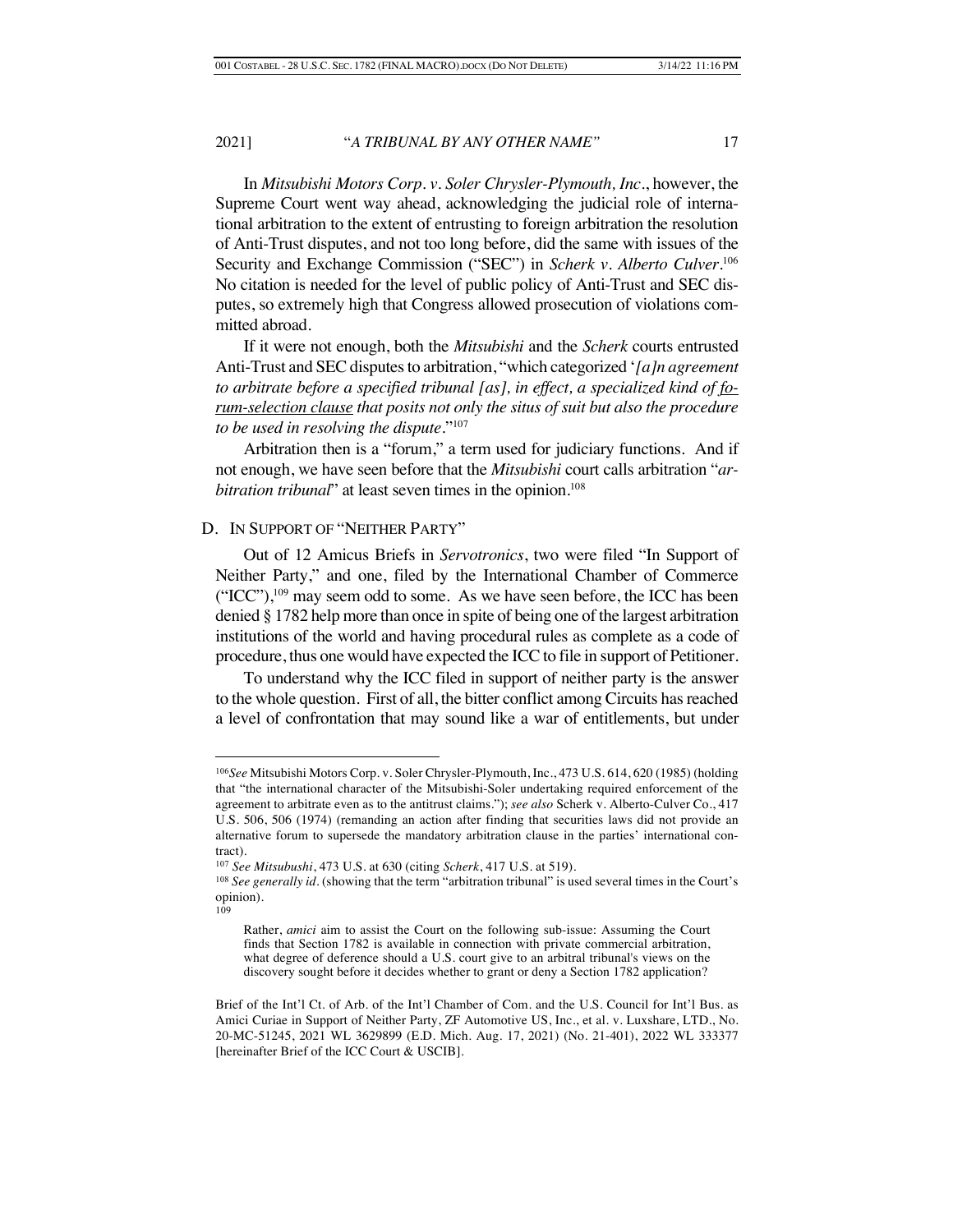§1782 there is no enforceable right "to get" help, just a "right to ask." To grant § 1782 help is a discretionary job of the courts.<sup>110</sup>

Then comes a reality check. Arbitration is a system of dispute resolution based on confidentiality, speed, simplification of procedure and other distinctive traits that "American-style discovery" may severely endanger or destroy.<sup>111</sup> This well-known and undeniable reality has been candidly admitted even by the Petitioner and its Amici.<sup>112</sup>

Therefore, a denial of § 1782 help may be a benefit for the arbitration panel rather than a loss. Arbitrations go on by their own rules, made to suit the arbitration panels' nature, so that they can live (sometimes even better) without any external help.

Instead, the ICC, is correctly preoccupied with what happens when the  $\S$ 1782 help is granted. In that case, what matters is that the fundamental traits of arbitration are not endangered or nullified, which can happen if rules of procedure that may be mandatory in the forum of the arbitration are violated, or the orders of the sitting Arbitrator are disregarded by the American court that is offering § 1782 help.

The ICC then concluded that since:

the arbitral tribunal have primary authority and control over discovery, but from a practical standpoint, the arbitral tribunal is also best placed to assess any discovery request from the parties in an arbitration before it . . . assuming the Court holds that Section 1782 is available in aid of private commercial arbitrations, the ICC Court respectfully requests that the Court re-emphasize and make it explicit that the views of the constituted arbitral tribunal should be given a very high degree of deference under the *Intel* factors*.* 113

# V. § 1782 SERIES – SEASON 2

The scene is now set for the "companion petitions" in *Luxshare* and *Alixpartners*, both asking for a resolution to the same question: "[W]hether a private commercial arbitral panel qualifies as a 'foreign or international tribunal' under Section 1782, which authorizes district courts to compel testimony

<sup>110</sup> *See* Intel Corp. v. Advanced Micro Devices, Inc. 542 U.S. 241, 247 (2004) (stating "we caution, however, that § 1782(a) authorizes, but does not require, a federal district court to provide judicial assistance to foreign or international tribunals or to 'interested person[s]' in proceedings abroad."). <sup>111</sup> *Id*. at 262 n. 12 (discussing how the "'drafters[of § 1782] were quite aware of the circumstance that civil law systems generally do not have American type pretrial discovery, and do not compel the production of documentary evidence.'") (citation omitted).

<sup>112</sup> *See* Brief Amicus Curiae of Professor George A. Bermann, *supra* note 29, at 6 ("A major objection to making Section 1782 available to parties in international commercial arbitration appears to be an alleged risk of interfering with arbitral tribunals' prerogatives in organizing arbitral proceedings and injecting cost, delay, and formalism that arbitration is meant to avert.").

<sup>113</sup> *See* Brief of the ICC Court & USCIB, *supra* note 109, at \*16–17.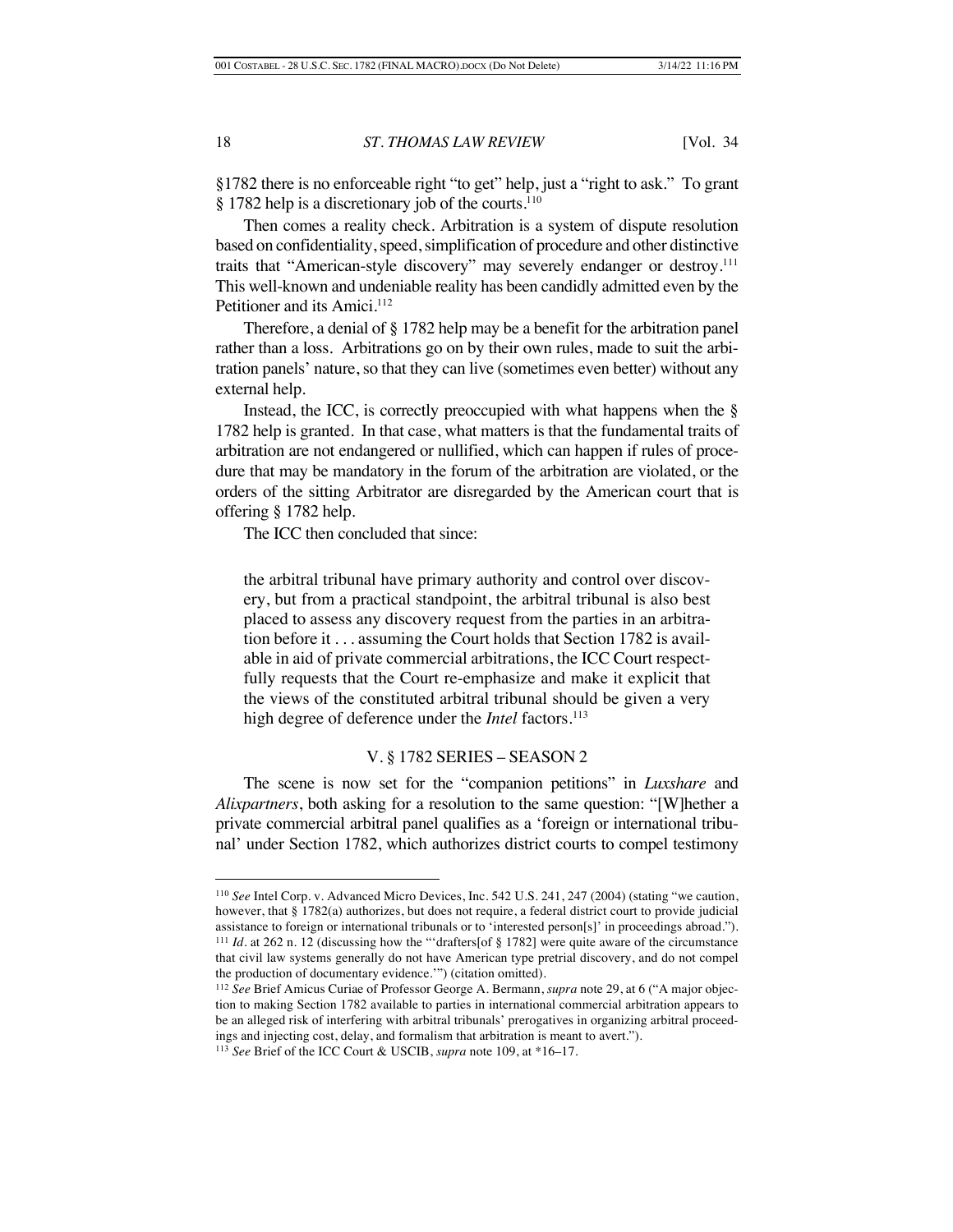or evidence 'for use in a proceeding in a foreign or international tribunal'"114 and "Whether an ad hoc arbitration to resolve a commercial dispute between two parties is a 'foreign or international tribunal' under 28 U.S.C. § 1782(a) where the arbitral panel does not exercise any governmental or quasi-governmental authority."115

While this Article was being drafted, Amicus Briefs began to flow in, and it is reasonable to expect a repetition of those in *Servotronics*. Therefore, all the above conclusions would still apply: arbitral panels qualify as "foreign or international tribunals," although they do not exercise any governmental or quasigovernmental authority.

Is it going to be that simple? Did we not learn anything from the twelve Amicus Briefs in *Servotronics*? Is the question in the "companion cases" not leaving anything out? And would the answer to the new rephrased questions be enough to resolve the existing serious conflict among the Circuits?

Most of all, would anyone take care of noting, developing and applying the wise "support for neither" filed in *Servotronics*?

# A. INFERENCES FROM SEASON ONE

One gleans a lesson from the material of Season One: the issue whether Arbitrators are Tribunals has a positive answer based on concrete proof and is *not* the real problem.

The aim of analysis must be moved to a different, wider target. Forensic examination reveals mounting evidence that the solution of the problem, not just of the question, may be found just in one case: *Intel Corp. v. Advanced Micro Devices, Inc*.

*Intel* established "four factors" that American courts must follow for deciding whether to grant a § 1782 request:

1. Whether the requested evidence is "unobtainable absent § 1782(a) aid," which is likely when the target from whom discovery is sought is a "nonparticipant[] in the foreign proceeding [and] may be outside the foreign tribunal's jurisdictional reach";

2. "[T]he nature of the foreign tribunal, the character of the proceedings underway abroad, and the receptivity of the foreign government or the court or agency abroad to U.S. federal-court judicial assistance";

<sup>114</sup> Petition for A Writ of Certiorari Before Judgment, ZF Automotive US, Inc. v. Luxshare, Ltd., 142 S.Ct. 416 (2021) (No. 21-401), 2021 WL 4173622, at \*2–3 (emphasis added) (highlighting the importance in determining whether § 1782 extends to private arbitration, entitling Luxshare to the discovery it seeks).

<sup>115</sup> Petition for a Writ of Certitorari, Alixpartners, LLP, et al., v. The Fund for Protection of Investor Rights in Foreign States, 142 S.Ct. 638 (2021) (No. 21-518), 2021 WL 4705742, at \*I.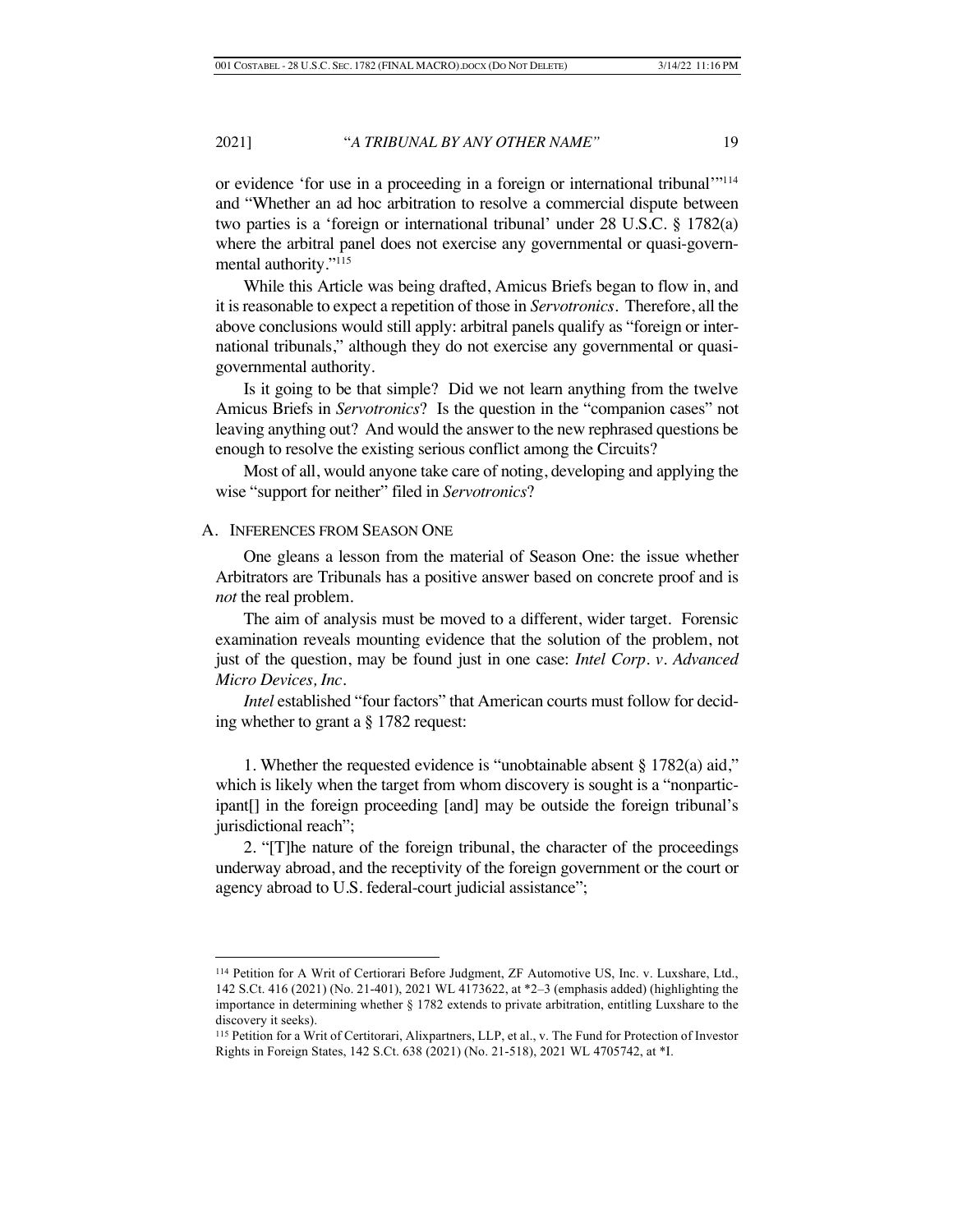3. Whether the request "conceals an attempt to circumvent foreign proofgathering restrictions or other policies of a foreign country or the United States"; and

4. Whether the discovery requested is "unduly intrusive or burdensome," in which case the request may be rejected or trimmed.<sup>116</sup>

Factors 2 and 3 are the ones relevant to answering our question.

i. Nature of the Foreign Tribunal

This inquiry is due for governmental tribunals and arbitrations alike. In fact, not all tribunals and panels are made equal. Even assuming, without admitting, that government tribunals qualify for § 1782 aid and private arbitrators do not, it does not mean that all governmental tribunals get an automatic right to obtain a § 1782 help.

Under the second *Intel* factor, there are governmental tribunals in the world that would not pass the second factor test, and by the same token, there are arbitration panels that would not likewise qualify.<sup>117</sup>

Qualification for § 1782 help then is not a broad "all or nothing," not a "governmental" versus "private" decisionmaker, but a decision that the court must make one case at the time, examining the traits of the requesting entity under the requirements of the second *Intel* factor.

#### ii. An Attempt to Circumvent

As the ICC correctly pointed out, arbitrations unfold in many ways in the world—some are with and under the direction of state-of-the-art societies, like the ICC, and others may be a three-panel arbitration, or just an "ad hoc" single private arbitrator. In any case, the location where the panel is sitting almost always will have proprietary rules of arbitration procedure, or the parties may have agreed on their own rules, typically for protection of their confidentiality or logistics.

Furthermore, these rules are typically mandatory, and the discovery tools supplied by the American court under § 1782 may often conflict with the local rules. Also, the Arbitrator may have issued discovery orders that may be incompatible with the § 1782 tools. Again, these orders may not be violated by using a § 1782 discovery.

<sup>&</sup>lt;sup>116</sup> *Intel Corp.*, 542 U.S. at 264–65 (detailing the requirements of each factor created by the Court). <sup>117</sup> *See id.* at 265 (illustrating that due to the second factor, there are courts that may not qualify, while other courts will qualify to obtain § 1782(a) assistance depending on "the nature of the court and the proceedings already underway abroad").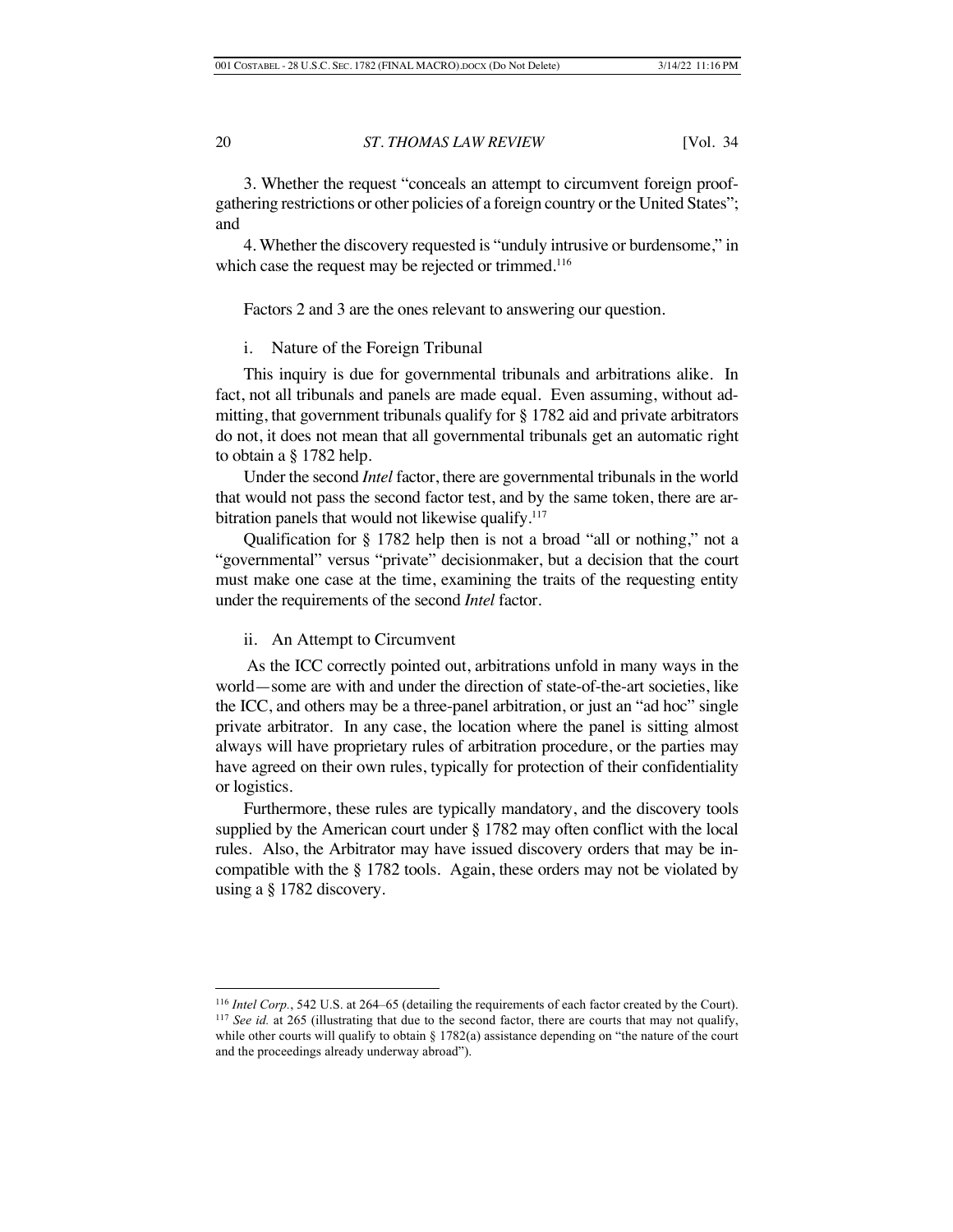To reiterate, the third factor applies to governmental as well as to "private" tribunals.118 The "prohibition of circumvention" is one of the most important factors for a § 1782 decision.

It seems to be all in *Intel*. All the rest is a red herring.

### VI. CONCLUSION

The answer to the certified questions has been hiding in plain sight: *Intel* has it all.

Section 1782 has passed all tests: Textualist, Originalist, and Functional, as *Intel* has confirmed explicitly, if read correctly. What matters is the appropriate application of *Intel* across the board, where all "decision-makers" are treated alike.

There are governmental "tribunals" that do not qualify for § 1782 just as some "arbitral tribunals" may not likewise qualify. The clear voice of *Intel* is that the U.S. Courts must carefully appraise the "nature" of the "tribunal" before granting § 1782 help to anyone, including "arbitral tribunals," and, according to that nature, pay deference to the proprietary rules that require mandatory or equitable observance and respect in the forum that the USA Court is called to help.

This also includes deference to the orders of the sitting adjudicator whether "governmental" or "arbitral," but especially arbitral—because of its unique procedure created and designed purposely to supply litigants with an instrument of dispute resolution based on confidentiality and simplifications that are the antithesis of the judiciary.

Section 1782 allows the judiciary to possibly interfere with the reason why arbitration came to exist. What the ICC correctly requests is that help is welcome with thanks if extended, but to be careful that the medicine is not more serious or deadly than the ailment.

The Amicus Brief of Professor Yanbai Andrea Wang, filed in Servotronics "In Support of Neither Party"<sup>119</sup> supplies the best rendering of this solution. Section III of her Brief is titled: "*Clarifying the Intel Factors Is Preferable To Adopting Illusory Distinctions That Would Exclude "Private" Commercial Arbitrations From Section 1782's Reach,*"120 and her conclusion is:

<sup>118</sup> *See, e.g.*, SIMONA GROSSI & MARIA CRISTINA PAGNI, COMMENTARY ON THE ITALIAN CODE OF CIVIL PROCEDURE 19 (1st ed. 2010) (demonstrating that the *Codice di procedura civile* in Italy provides the Judge autonomy over discovery proceedings, including, "[d]uring [evidence] hearings, the judge hears testimony or accomplishes the other evidence requests–e.g., supervises experiments, etc.–which he previously granted by order . . . [additionally,] [t]he judge is always present during the proceeding and directs and supervises the parties and the whole development of the proceeding.").

<sup>119</sup> *See* Brief of Professor Yanbai Andrea Wang as Amicus Curiae, *supra* note 30, at 5 (arguing that "if the Court rules that Section 1782 applies to international commercial arbitrations, this case presents a perfect opportunity to refine and clarify the *Intel* factors' application in *all* contexts."). <sup>120</sup> *Id.* at 22.